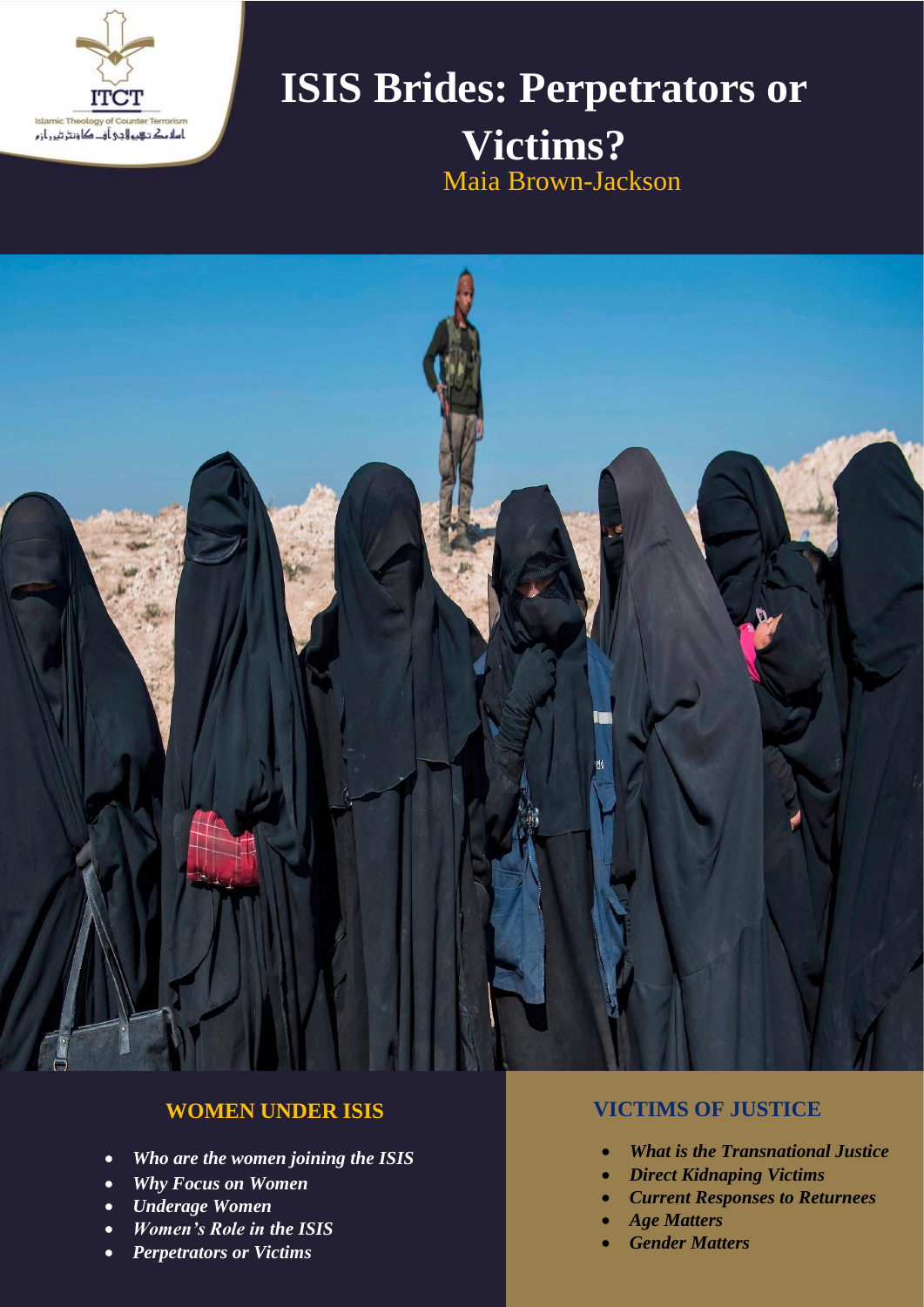#### **INTRODUCTION**

A report from the International Center for the Study of Radicalization suggests that 41,490 international citizens became affiliated with ISIS since 2014. 13% of these were women, and 12% were minors.<sup>i</sup> This report, however, acknowledges the lack of more specific data available regarding their time embedded in the terrorist group. Some went to the caliphate knowing the extent of its violent acts against nonbelievers, some went seeking the promised Islamic paradise. Some committed atrocities themselves. Some, including those who committed violent acts against nonbelievers, were themselves subject to gender-based violence. Some were children when they were recruited. A threshold framing question for both scholars and legal professionals is to decide if they are viewing female ISIS members as victims, perpetrators, or both. As one scholar claimed, "it is somewhat difficult to accept women as perpetrators and supporters of violence within organizations that subordinate women and employ gender-based violence. In any case, misconceptions and gender stereotypes obscure the scope of women's participation and commitment."ii Yet, reports by other ISIS victims paint some of the ISIS women as perpetrators of violence. Other accounts (particularly of younger girls) clearly see the ISIS women as victims themselves. What is most likely is that there is a spectrum between victim and perpetrator, with the ISIS women falling along the entire spectrum from perpetrator to victim, to a combination of both.

For the communities to which these women wish to return, varying amounts of harm has been done. In western countries, opposition to their return is a mix of nationalist anger against the women for leaving in the first instance and fear that the women remain radicalized and will pose a continuing threat. Meanwhile in countries where ISIS engaged in war or terrorism against the civilian population, like Iraq, they may return and be quickly punished, typically through trials lasting under ten minutes and ending with summary executions.<sup>iii</sup>

In this immeasurably labyrinthine situation, it is important to help diverse communities with very different cultural norms find a path towards justice as they also seek an end to the cycle of violence. The women were not a monolithic group but a very diverse set of actors. Looking at the "women of ISIS" as individuals means that individual factors can be considered. Factors include:

- Her responsibility for becoming part of a terrorist organization
- What she contributed to the organization's agenda
- How much practical volition versus subject to coercion she was?



www.itct.org.uk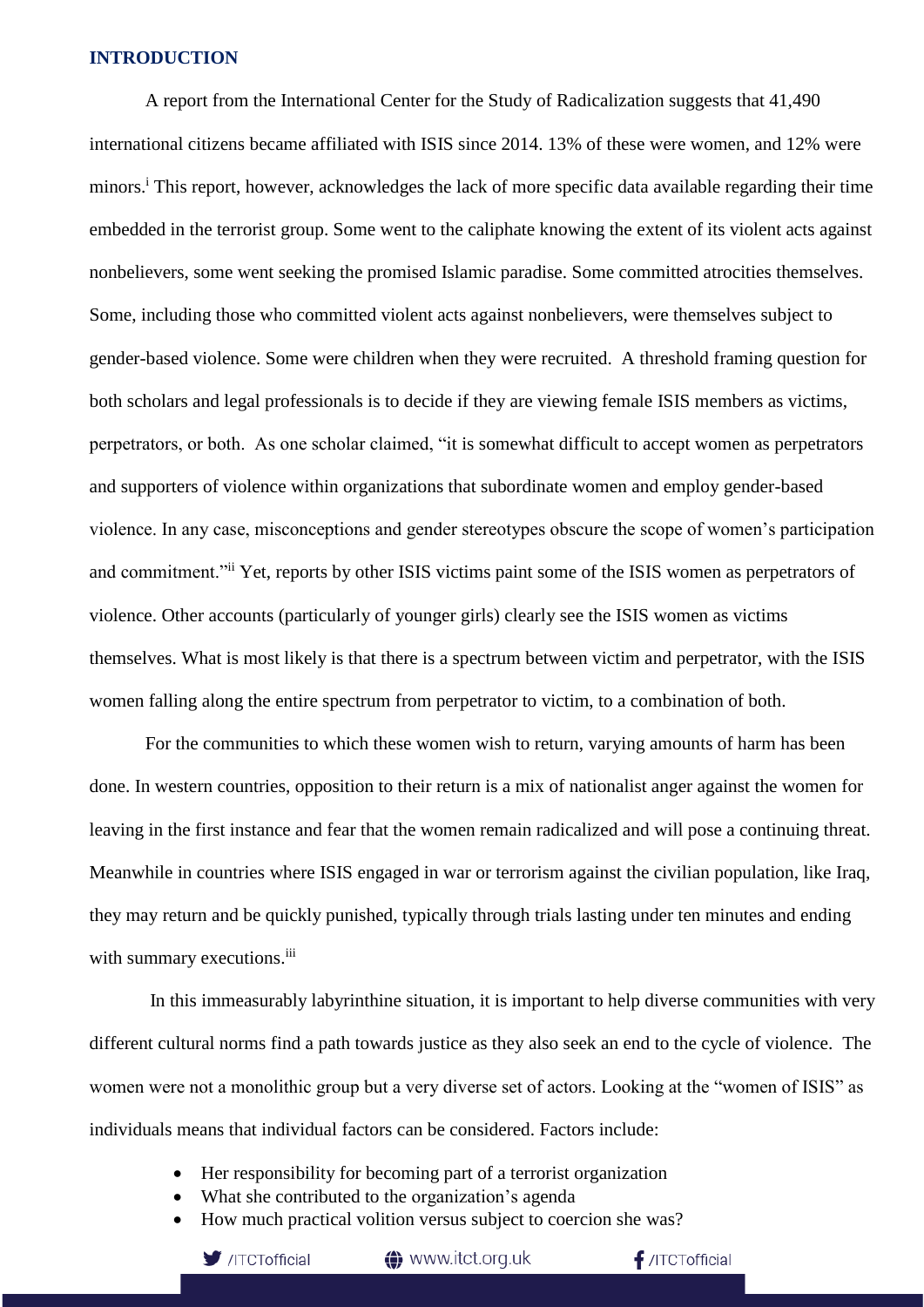- How deep and sustained was her identification with the movement, and
- How did she leave and what is she trying to achieve afterwards?

I do not have a solution for this complex issue, but I hope to provide a potential analytical framework to help understand the spectrum from victim to perpetrator and how to consider each individual's culpability based on her autonomy.

However, the question of autonomy is dramatically different in western and Middle Eastern and North African (MENA) countries. In the west, where we strive for gender equality, being a woman does not exempt one from being fully responsible for the actions taken. However, given the protections in place for those under 18, being a minor does suggest that one is not experienced enough to be held fully culpable for their decisions. In the Muslim countries where ISIS is present, it is the opposite. Boys, despite laws stating otherwise, are often allowed to join the military or are even recruited for it in the MENA region while underage.<sup>iv</sup> Women are considered inherently less capable than men, but girls who are underage are allowed and even encouraged into activities we might view as the territory of adults, including marriage. They often cannot marry, however, without the permission of a male relative. Thus in the western justice systems, in addition to participation in violent activities, age is likely to be a factor, while in MENA justice systems, gender is likely to be a factor.

Underage girls who can prove coercion and brainwashing and did not participate actively in recruitment or violence should be de-radicalized and reintegrated, while those who participated actively in ISIS violence and were cognizant of the organization, they were joining should face international criminal justice, with some degree of moderation based on age and the activity itself. Moreover, women who want to return to the communities directly impacted by ISIS violence ought to abide by community wishes for moving forward, including the possibility of truth and reconciliation commissions.

#### **WHAT IS TRANSITIONAL JUSTICE?**

Scholar John Elster suggests that "We may distinguish three institutional forms of justice: legal justice, administrative justice, and political justice."<sup>v</sup> Political justice is when the executive branch "unilaterally and without the possibility of appeal designates the wrongdoers and decides what shall be done with them."vi Legal justice, on the other hand, involves the judiciary being completely insulated



**t** www.itct.org.uk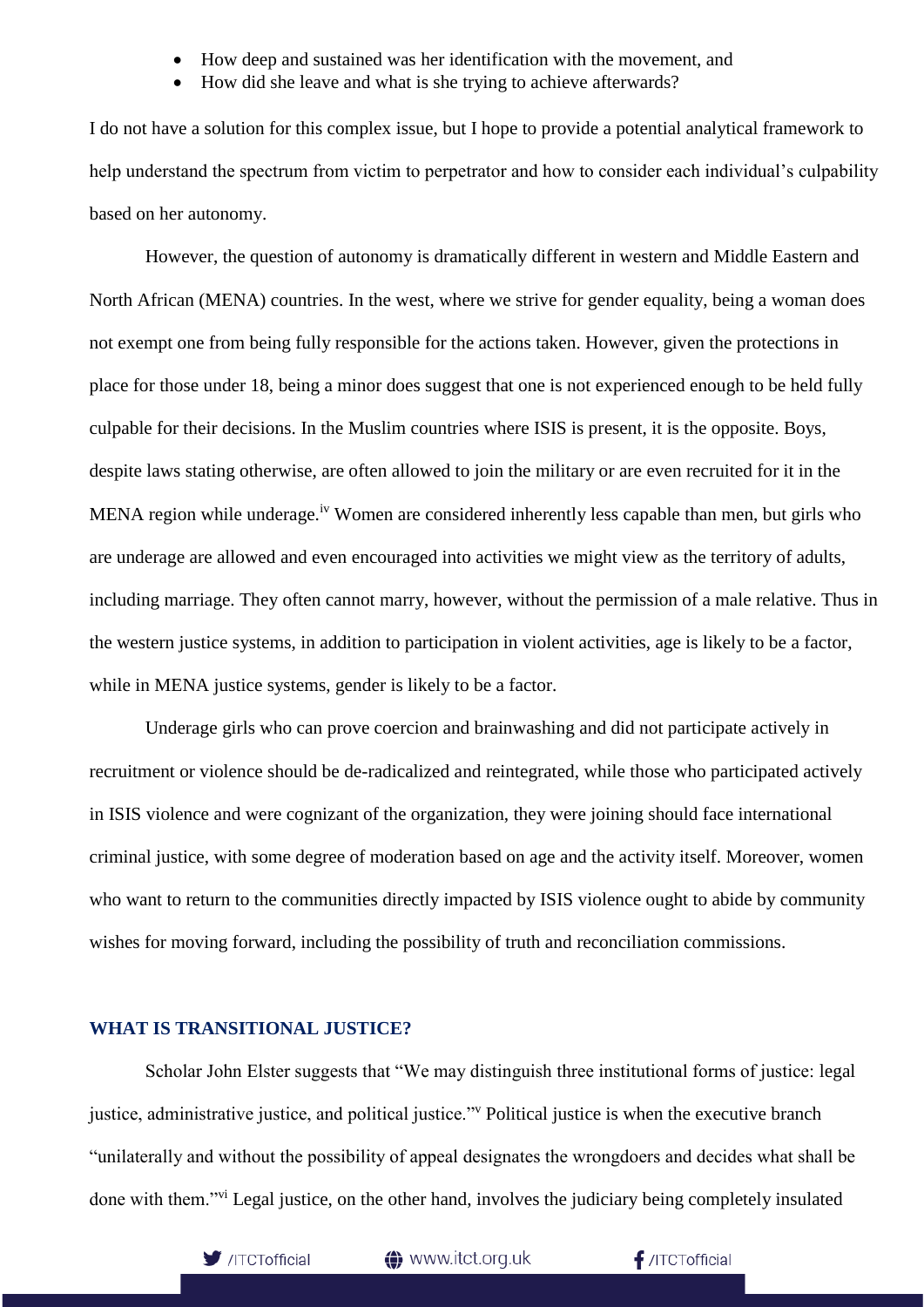from other branches of the government with the judges or juries unbiased in their interpretation of the law.<sup>vii</sup> Administrative justice is typically seen in purges in public of personnel in public administration after a government transition, and is less relevant here.<sup>viii</sup> However, there is little chance that the majority of these women will face any sort of trials. In the west they are more likely to face legal justice than in the Mideast, where they are already undergoing political justice.

One common response thus far by western countries has been trying to strip returnees of their nationality. It is technically a crime against humanity to render a person stateless.<sup>ix</sup> Thus it is difficult to determine how, precisely, this response will play out. As for prosecuting returning fighters, there are the numerous different jurisdictions involved in determining the legal status of former ISIS members. Many were involved in cross-border violence, moving between Iraq and Syria, as ISIS' territory expanded. In addition, much of the evidence is anecdotal. Civilians can claim to have traveled to these territories for humanitarian reasons, and the travel itself is not illegal.<sup>x</sup> It is very difficult to prove "what someone has been doing in a theatre of war."<sup>xi</sup> MI6 officials have said that "Proving specific actions on the battlefield to the standards needed in a European court might be impossible, given the difficulty in securing witness testimony and other evidence."<sup>xii</sup> The same holds true for the U.S.

These women could face charges due to their roles in recruitment and participation in violence. Though, as mentioned, obtaining specific evidence against each individual who engaged in violence and recruitment is unlikely, there are enough living victims and social media evidence that some could be tried. However, it seems likely that some portion of the women, if tried, could lessen their sentence under claims of duress. After WWII, it was acknowledged that "Victims may also appear as wrongdoers if they collaborate with wrongdoers and facilitate their work… In an obvious sense, they were acting under duress."<sup>xiii</sup> But duress is not a full defense to every crime. Murder under duress may lessen one's sentence, but it doesn't prevent a conviction.<sup>xiv</sup>

Then there is the question of restitution, reparations, and apologies. To quote Elazar Barkan,

*Restitution* strictly refers to the return of the specific actual belongings that were confiscated, seized, or stolen, such as land, art, ancestral remains, and the like. *Reparations* refers to some form of material recompense for that which cannot be returned, such as human life, a flourishing culture and economy, and identity. *Apology* refers not to the transfer of material items or resources at all but to an admission of wrongdoing, a recognition of its effects, and, in some cases, an acceptance of responsibility for those effects and an obligation to its victims.<sup>xv</sup>

 $\blacktriangleright$  /ITCTofficial

**4** www.itct.org.uk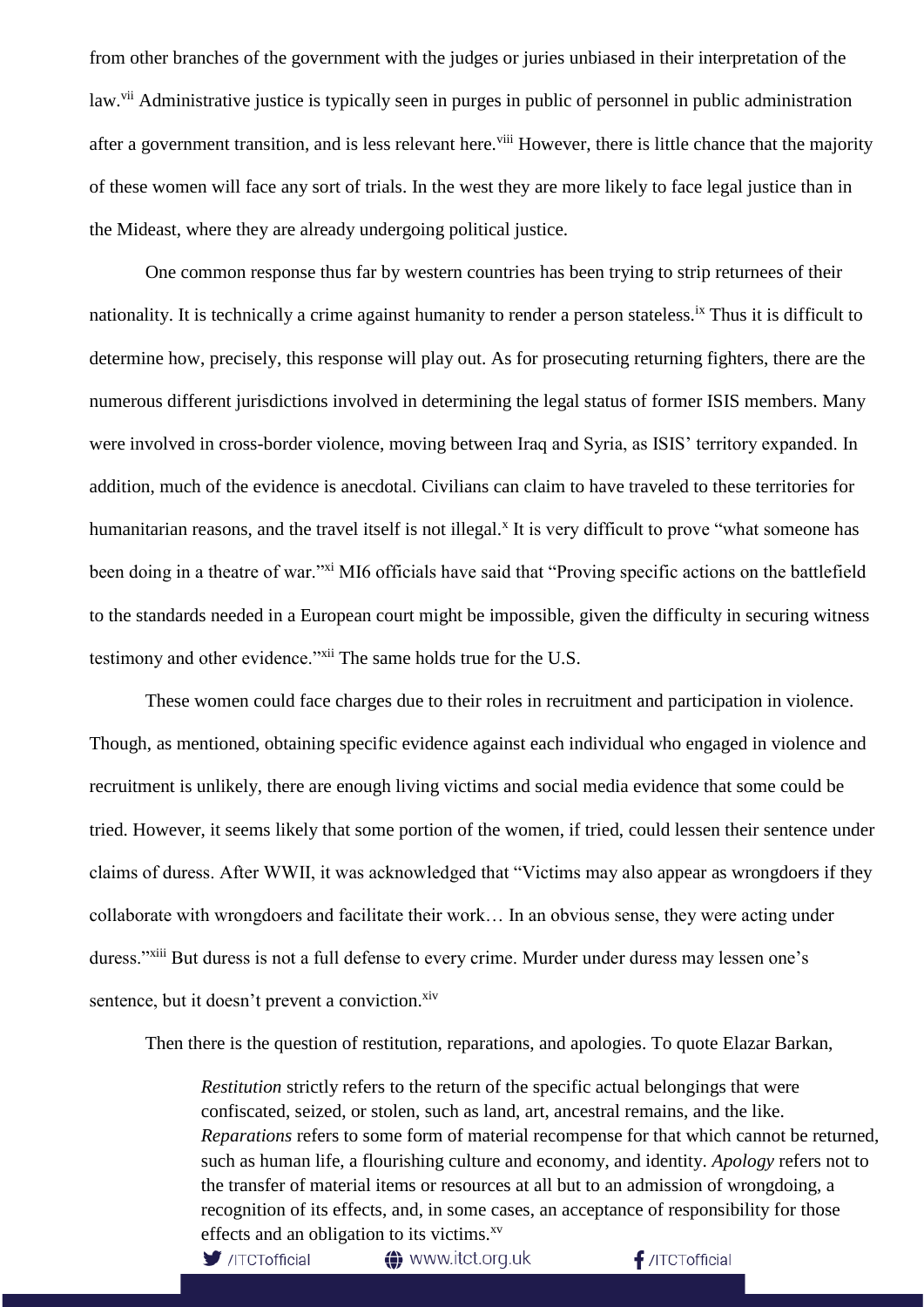Barkan describes how in the aftermath of WWII, Germany came to an agreement with some of the victims of the Nazi regime to pay compensation. Germany's further admission of guilt "provided a mechanism for dealing with pain and recognizing loss and responsibility, while enabling life to proceed."<sup>xvi</sup> Acknowledgement of wrongdoing is already going to be a complicated issue in this case, as some women actively wanted to join ISIS, some actively wanted to join but will claim they were brainwashed, some were underage, and some were actually coerced. Each group requires a different kind of response.

One form of justice that has become increasingly popular is truth and reconciliation committees. It should be noted that historically, truth commissions have not met the high expectations that surround their creation, but in theory, non-judicial truth seeking is a way to begin reconciliation.<sup>xvii</sup> They are meant to offer a broader historical perspective and accountability, for instance providing answers to questions of disappearances.<sup>xviii</sup> As scholar Ruti Teitel put it, "Its purpose was not merely justice, but peace for both individuals and society as a whole."xix Thus one of the key differences between a TRC and an international tribunal or state-officiated trial is the impact on the community: is the justice mechanism employed being used to heal wounds caused by neighbors so that people can peacefully live alongside one another again, or is it meant to punish the guilty?

I will divide this issue into two primary categories: the women attempting to return to (and potentially be tried in) the U.S. and Europe, and those returning to communities directly impacted by ISIS in the Middle East. After discussing the women in question, their possible motives and actions, I will move on to the options for next steps.

#### **WHO ARE THE WOMEN JOINING ISIS?**

The women involved with ISIS span the gamut from victim to perpetrator, and for many their level of involvement and belief place them somewhere in the middle of this spectrum. When I discuss the issues of repatriation and castigation, we must differentiate between the women who were kidnapped and brainwashed, the women who joined willingly and whose role was limited to moral support and motherhood, the women who joined willingly and took an active role, and the women who joined willingly but were underage and apparently coerced into participation. While the difficulties in<br>  $\bullet$  //ITCTofficial<br>  $\bullet$  //ITCTofficial<br>  $\bullet$  /ITCTofficial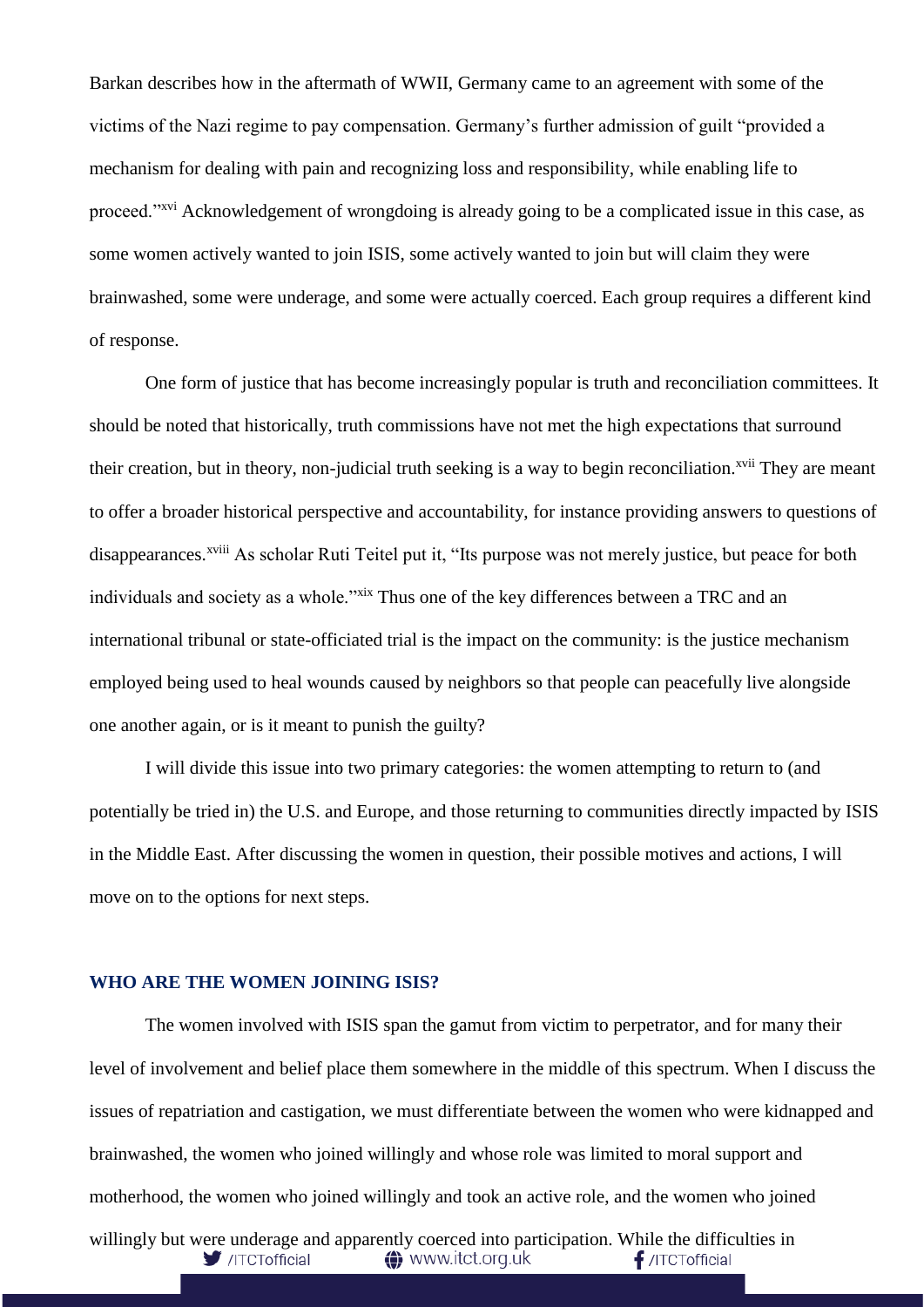prosecution for any crimes will be discussed later, one element that should be given weight is whether these women were actively coerced or sought out the group and autonomously chose to join.

Two examples I will use to illustrate the complexity of the issue are two cases that have captured international attention: those of Shamima Begum and Hoda Muthana. Begum was 15 when she joined, and claims to have taken no actions to support ISIS beyond her role as a wife. Muthana was a legal adult when she joined, actively supported ISIS on social media, and ultimately ran away from their territory with a Syrian family. I will refer to aspects of both of these cases to illustrate different pieces of potential issues and solutions.

#### **WHY FOCUS ON WOMEN**

As mentioned, there has been a great deal of international attention on these so-called "ISIS brides," more so than on the men who were recruited. There are several reasons for this. First, criminality is less clear cut, as women participated in the violence less than men, so their role is often more one of support. Western society is fascinated by the idea of the female terrorist. In the west, we assert confidently that a grown woman has agency, capability, and independence, yet we act as if a woman who joined ISIS is in more need of saving than a man in the same situation. The plight of the woman used to spur on men is a timeless trope, easily recognizable in western narratives. In the news, we see countless articles about the oppressed women of the Middle East. Of course, there is truth to this. Women are kidnapped, raped, enslaved, tortured, and killed by religious terrorist groups. Yet focusing solely on the vivid reality of terrorist organizations exploiting captured women is too lacking in complexity. Terrorist groups like ISIS use these assumptions to create female jihadis who are not under the same scrutiny as men, not searched as thoroughly if at all, and are seen as non-threatening. Assuming that women are inherently victims even if they participated in violence promotes stereotypes that women lack the capacity for agency or are inherently somehow "less violent" than men, and neither of these is the case. That these are stereotypes and generalities is precisely the point: that is how they can be utilized and why we cannot simply call these women "jihadi bride" victims.



www.itct.org.uk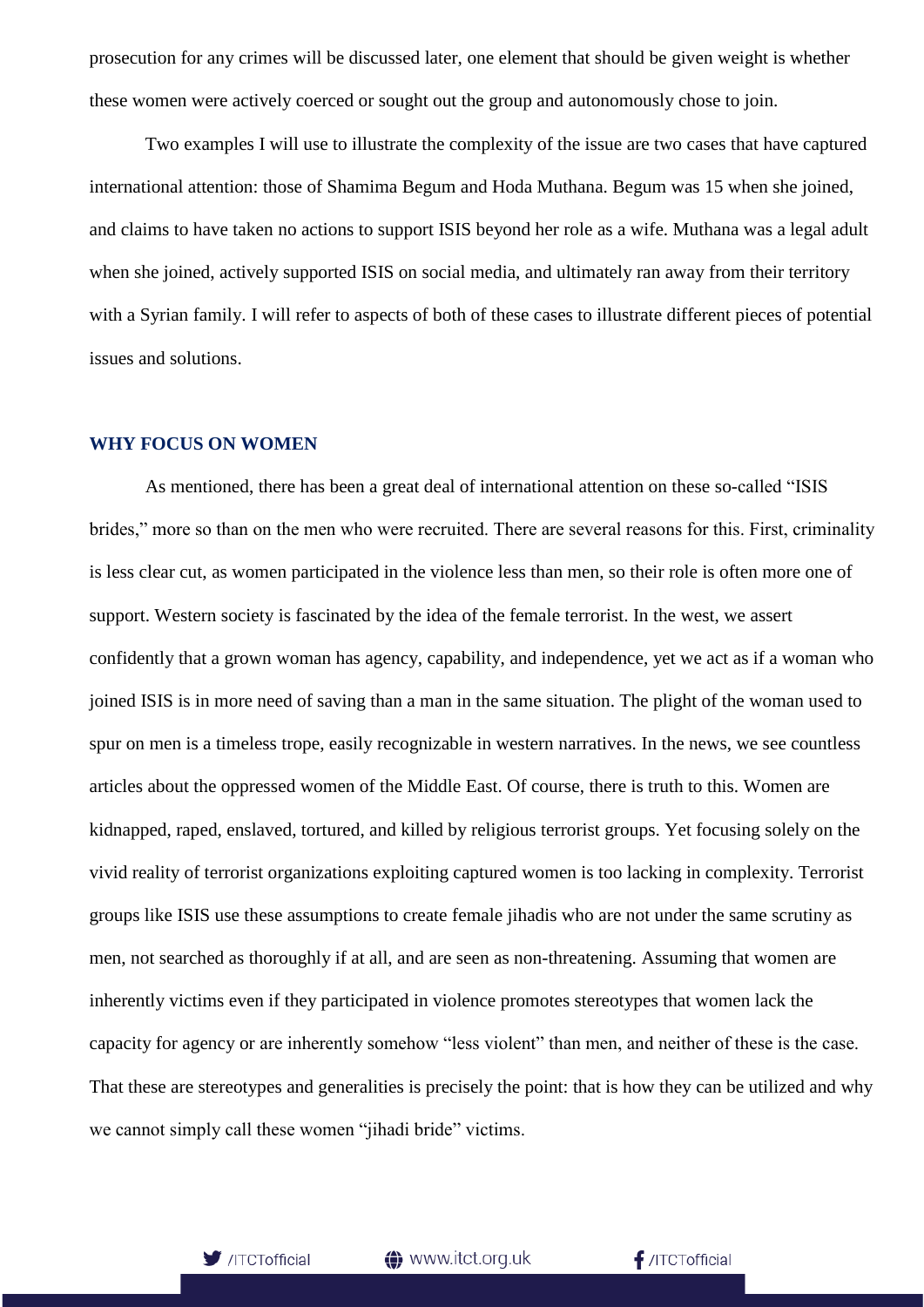## **DIRECT KIDNAPPING VICTIMS**

ISIS makes no secret of their strategy to treat the genders differently. Men were slaughtered and women and girls kidnapped and used for sex. A striking example is the Yazidi people. Thousands of Yazidi women were taken by ISIS, and repeatedly raped and tortured. Many were the subjects of brainwashing efforts. These women did not affirmatively join a radicalized sect but were literally stolen away from their homes and families. These women are clearly on the victim end of the spectrum between victim and perpetrator, and we can examine marked differences between the way these women were dragged into ISIS and treated by the militants from the way the so-called "brides" joined and were treated to analyze other women who have left ISIS strongholds.

Father Patrick Desbois has spent over a decade studying mass killings of Jews and Roma in Eastern Europe, and has now turned his attention to the Yazidi. He supports the psychological treatment that women are getting in some of the refugee camps, saying, "It is quite literally a process akin to reclaiming someone who has been brainwashed by a cult."xx A German-Kurdish psychologist agreed that these victims suffer from severe psychological trauma and need mental health treatment.<sup>xxi</sup> The Yazidi women are seen as legitimate victims who deserve support and help in returning to emotional stability.

#### **UNDERAGE WOMEN**

The next group of women to examine are those who voluntarily joined ISIS before they were legal adults. Western media generally consider women under 18 as lacking the capacity to make mature decisions and therefore categorizes this group as having been "groomed" or "lured" into joining ISIS. One journalist examining a series of radicalization processes likened the experiences to "child sexual exploitation and grooming," adding that "Often older men sought out teenage girls," some of whom reported "sexual abuse, domestic or honor-based violence" once they joined.<sup>xxii</sup> Begum's story illustrates some of the complexity of this narrative. She was 15 years old when she was recruited. If a 15-year-old girl was groomed and married by an adult man in most of the western world, she would be considered the victim of emotional exploitation and sexual abuse. Begum claims to this day, however, that she does not regret her choice to join ISIS. She also defends herself by saying that she never made propaganda or recruited others: she was simply a believer, a wife, and a mother.<sup>xxiii</sup>



to www.itct.org.uk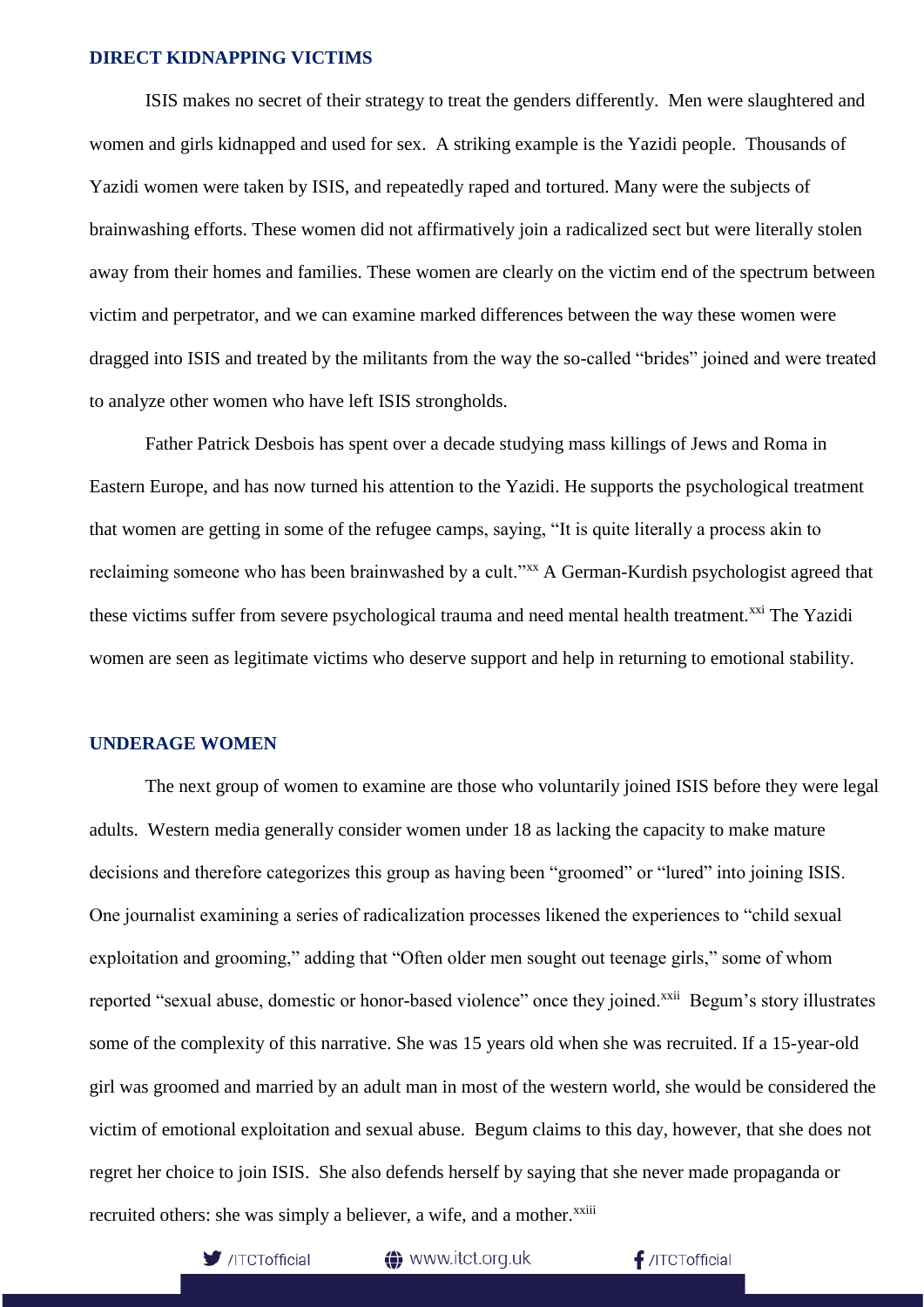In cases like that of Begum, her continued belief in ISIS ideals may make her a threat: she could recruit others, and if she already believes in the cause, she could potentially be convinced to, if not carry out attacks herself, raise her children to do so.<sup>xxiv</sup> Others are treated not as threats, but simply as victims. In 2014 three teenage girls (ages 15, 16, and 17) from Colorado attempted to join ISIS in Syria, and had been planning the trip for months. However, they were stopped in Germany and when returned to the U.S. law enforcement treated their case as being victims of online predators due to their ages.<sup>xxv</sup> It is relevant that they never got to Syria to join ISIS, but still the intent was there.

ISIS' recruitment and exploitation of women and girls may fit legal definitions of human trafficking.<sup>xxvi</sup> Certainly the case of the Yazidi women and girls illustrates that some of these women are victims. But beyond the clear cut cases, many of these girls (and they are underage girls) are promised glory and religious honor, promised a life of luxury, and then find themselves in a situation in which they are compelled to be a domestic servant or sexual slave.<sup>xxvii</sup> This is clearly exploitation, but it is also true that some of the women being deceived about their particular role, and even about the violence perpetrated by ISIS, are still willing to join the "caliphate."

Here is another example:

[O]nline, a Da'esh fighter met a young Muslim student from France. In befriending her, he listened to her describe her life and struggles in France, and he described his own life in Da'esh controlled territory, which he called the true land of Allah. She began to feel increasingly isolated in her own country. He convinced her to join him in Syria and sent her 1800 euros for a flight. She decided to go, but upon her arrival in Raqqa, Da'esh militants locked her in a room, confiscated her phone and papers, and told her she would not be released unless she agreed to marry her recruiter. Such a marriage entailed carrying out domestic duties, maintaining a household, submitting to sex, and bearing children for the so-called "Islamic State." After fifteen days in captivity, she agreed.<sup>xxviii</sup>

This situation is more akin to popular notions of human trafficking than to a woman excitedly joining a terrorist organization. This underage girl described above was lured, deceived, and ultimately forced into cooperation. According to her story, the Daesh fighter with whom she spoke online told her the lie that Islam was forbidden in France, and that if she died in France, she would go to hell.<sup>xxix</sup> And so she went, with her recruiter's careful instructions, to Syria. This girl claims that a day after agreeing to marriage, she changed her mind, and was thrown in jail under suspicion of working for the French police. She was eventually allowed to leave to Turkey and told not to say a word about what she saw. Officials suspect



**4** www.itct.org.uk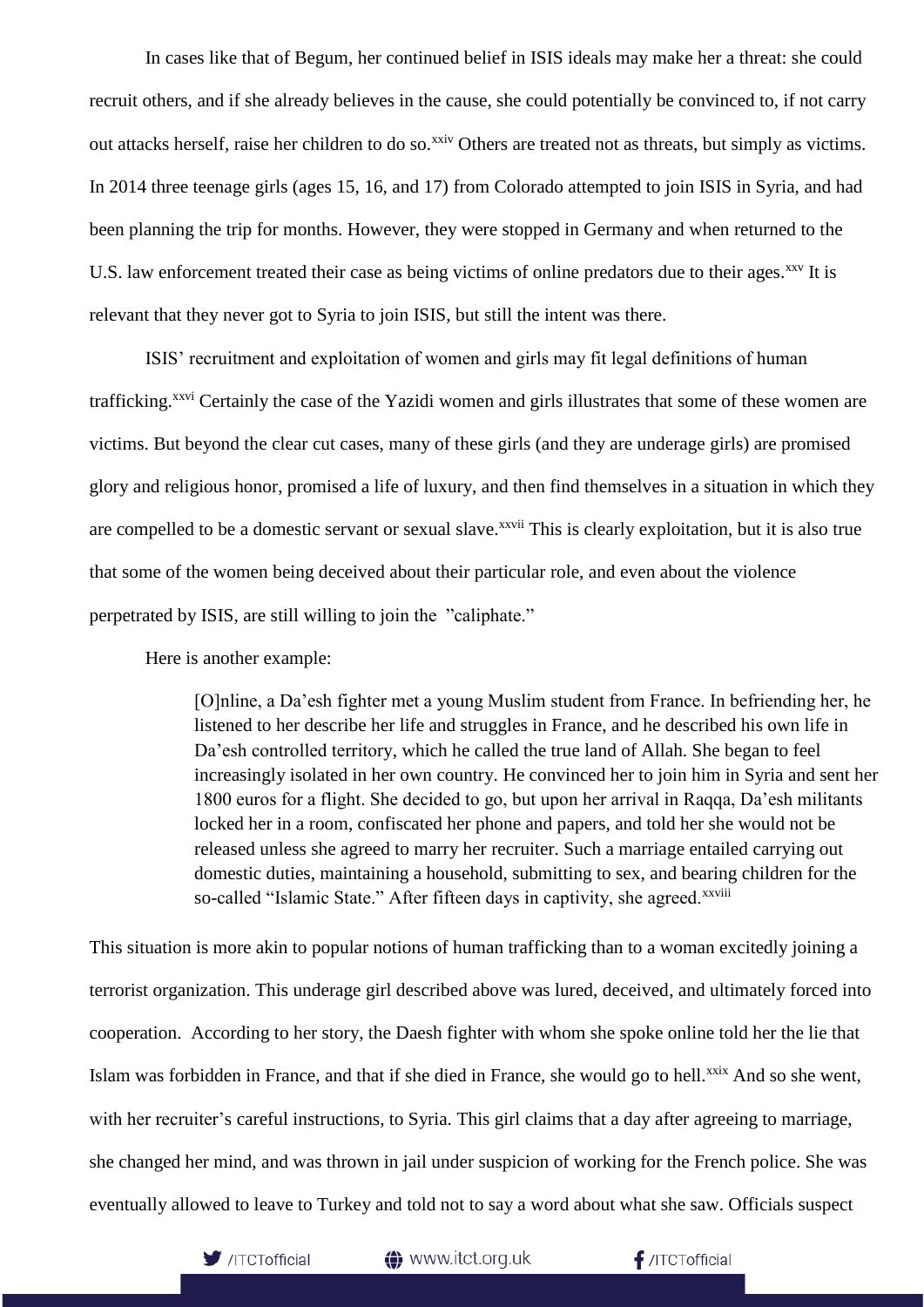that some elements of this particular young woman's story are inaccurate, but here we are using it to consider a picture of the kinds of experiences some women apparently had.<sup>xxx</sup>

When we look at child soldiers in general, we are struck by similar dilemmas. Many child soldiers were forced into their roles, and committed atrocities under duress. And yet some of these children try to escape, while others rise through the ranks of the organization.<sup>xxxi</sup> Is this a question of nature versus nurture, of different forms of adaptation, or of different experiences of and responses to trauma? These are the same questions to be asked regarding many of the girls who joined ISIS without fully understanding its mission, particularly those who joined as legal minors. Why did some begin to participate in the atrocities, while others provided a smaller, though still significant, role as wife, caretaker, and mother?

Legally, anyone under eighteen who "is, or who has been, recruited or used by an armed force or armed group in any capacity, including but not limited to children, boys and girls, used as fighters, cooks, porters, spies or for sexual purposes" treads the territory of being a child soldier, based on the Paris Principles on the Involvement of Children in Armed Conflict.<sup>xxxii</sup> Using children under fifteen as soldiers is defined as a war crime by the ICC.<sup>xxxiii</sup> Thus legally, those recruited who were minors would be considered victims first. This, however, raises a new set of questions. What is a soldier? Are women who are recruited as wives and mothers technically child soldiers? If someone was recruited while they were underage and then committed atrocities when they were legal adults, what role would their recruitment play in considering their crimes?

To the first question, according to the decisions in the case against Thomas Lubanga Dyilo in 2014 and the judgment in the Special Court for Sierra Leone in 2009, these women do not count as child soldiers.<sup>xxxiv</sup> However, forced marriage and sexual slavery are both considered crimes against humanity, which brings us back to the question of autonomy.

Furthermore, we must address what role their underage recruitment plays in their rehabilitation. Theresa Betancourt's groundbreaking study on child soldiers found that:

> former child soldiers suffer nightmares, intense sadness, intrusive thoughts, and recurring violent images. Not surprisingly, those who committed extreme acts of violence, or were its victims, tend to suffer the most persistent mental health problems and need the most intensive care. Frequently, these children have difficulty with community relationships after their release. They struggle with guilt and shame. They are labeled as different or



to www.itct.org.uk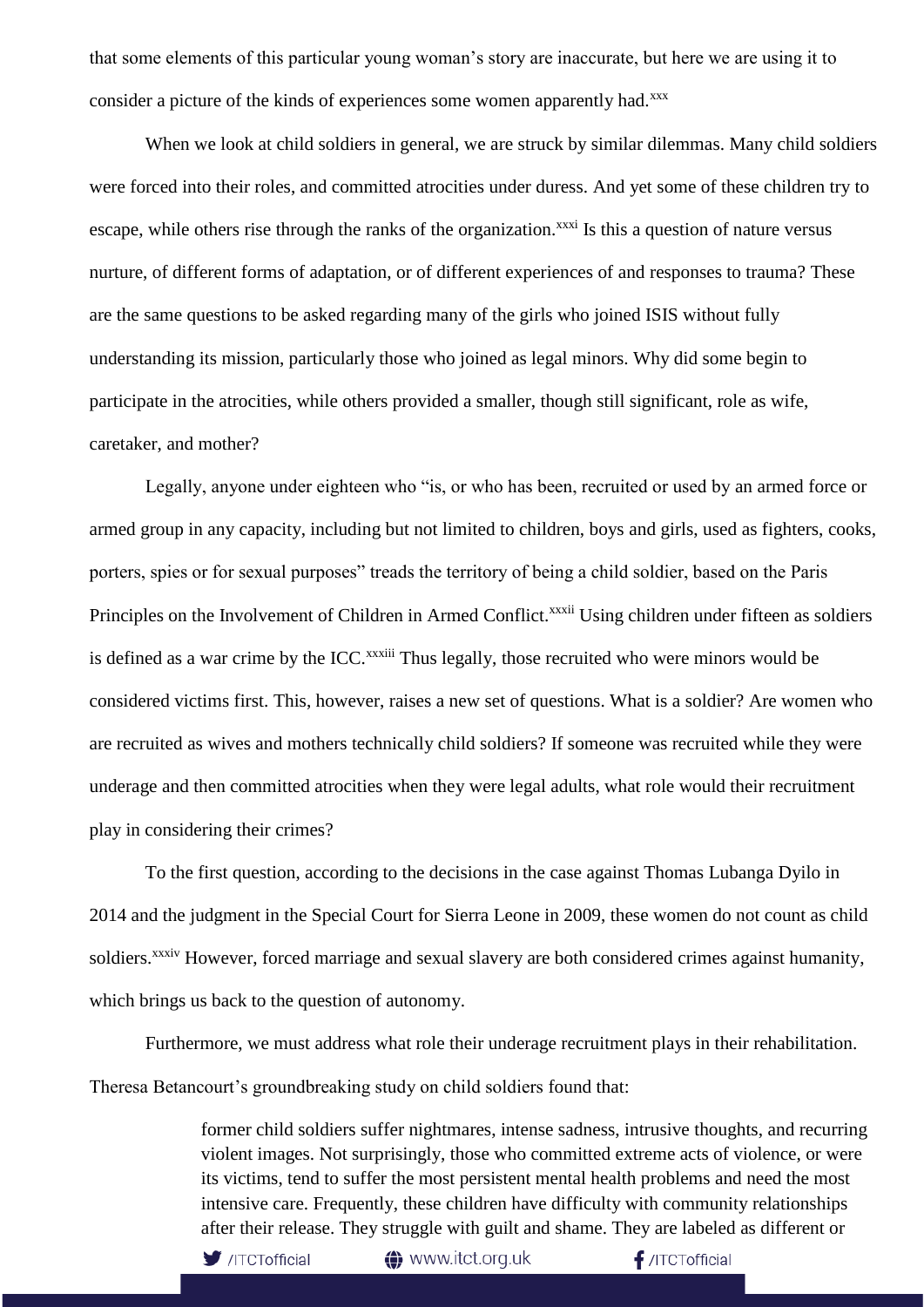untrustworthy, which, in a vicious circle, deepens their sense of isolation. In their home communities, they are blamed for having destroyed lives, homes, property, and society itself. Those who are socially isolated are especially vulnerable to addictions and abusive relationships. Girls face a compound burden. They are more likely to suffer depression, anxiety, and post-traumatic stress disorder, compared with boys. Some have returned to their communities having had unwanted pregnancies during their times with rebel groups. At home, they face the double stigma of having participated in violence and being seen as "impure," regardless of their war experiences.<sup>xxxv</sup>

Again, we are brought to questions of agency. What role does brainwashing play? If a legal minor was recruited through coercion and lies, and then forced to into committing acts of violence, how much blame lies with them, both morally and legally? The moral dimension is only relevant in that we cannot separate those who will be the judges of these women from their own perspectives, but the legal context is critical. A key case to examine here is that of Dominic Ongwen. While this case is still ongoing, the Pre-Trial Chamber decided that abduction as a child does not block responsibility for crimes as an adult, but could lead to a reduction in sentencing due to circumstances.<sup>xxxvi</sup>

#### **WOMEN'S ROLES IN ISIS**

Women's roles in ISIS are varied, but active enough that simply terming them 'jihadi brides' undermines them of their agency and reduces those who were active perpetrators and supporters to mere victims. They joined the group: that means they were members of ISIS, not merely "brides." It is true that a large part of their role has been domestic: taking care of their husbands and having, then caring for, children ("caliphate cubs"). XXXVii But this is far from their only role. Women in Karachi have been accused of fundraising and recruiting for ISIS, and even aiding in a 2015 attack in which their husbands killed 46 people in Safoora. xxxviii, 1

But even the domestic roles are an aid to the organization. Author Nahida Nakad says "There is a kind of brainwashing to make women believe that only Islam respects them and that the West disrespects them, since this society shows their bodies and forces them to rub shoulders with men."<sup>xxxix</sup> There are, in

<sup>1</sup> While this paper will continue to value the words of others who treat these "brides" as a monolithic group, after such statements I will be illustrating that both age and actions taken matter in distinguishing amongst them./ITCTofficial **←** www.itct.org.uk  $\blacksquare$  /ITCTofficial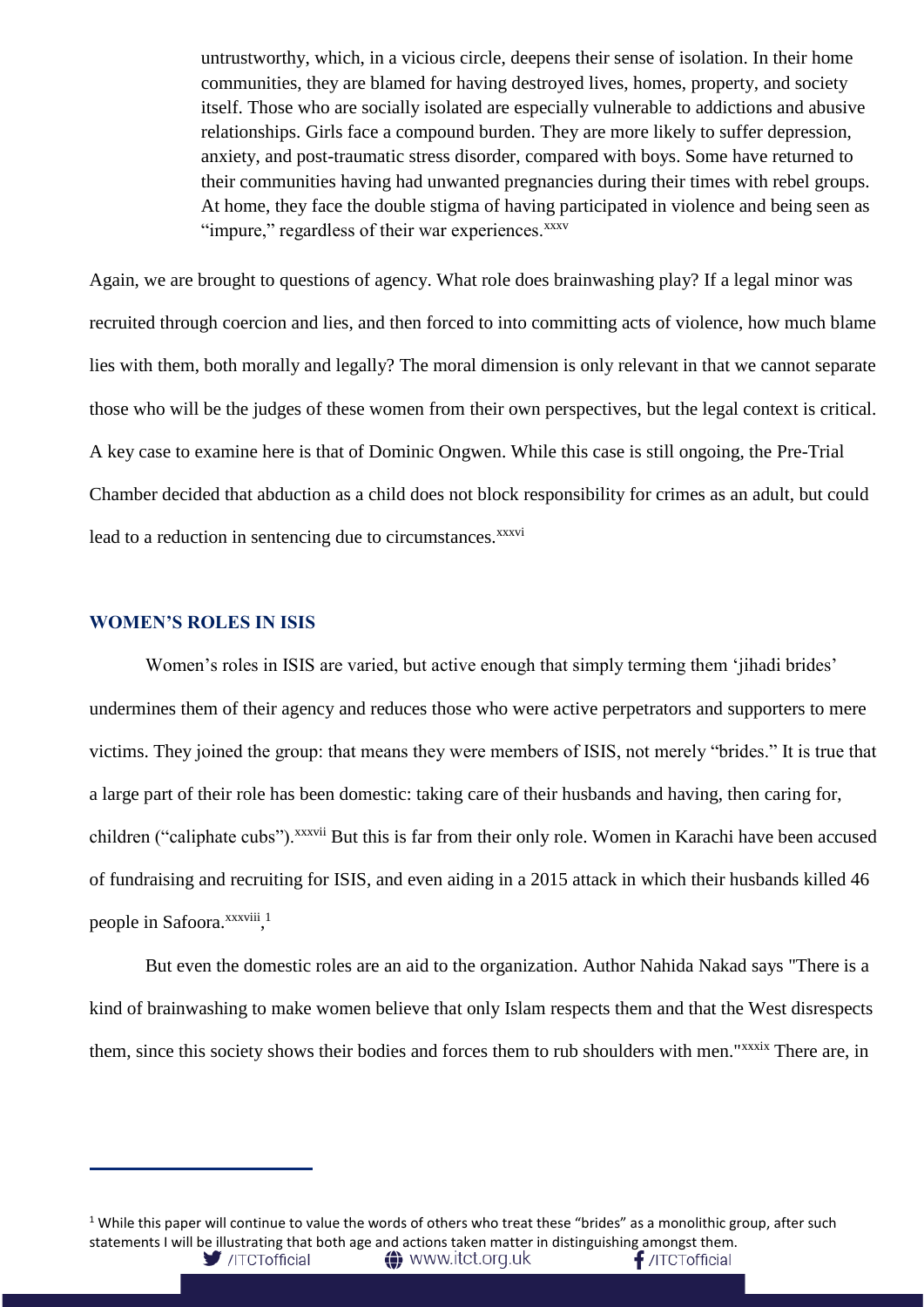France, apparently more cases of girls being tricked into going to Syria. To quote author Dounia Bouzar,

there is a typical pattern in the radicalization of French teenage girls:

Many come from atheist families. It's like lightning falling on the house. They are all brilliant girls, who were preparing to do medicine, political science or altruistic professions. Some wanted to be nurses, caregivers or social workers. They had the misfortune to talk about it on their Facebook page. One of them had posted photos of a humanitarian camp in Burkina Faso where she had gone in the summer. It's as if the terrorists had psychologist headhunters who spot profiles of personalities who want to change the world and fight against injustices. […] They are asked: "What edge are you on? Are you going to let the people be slaughtered? Wake up!" They are made to reject the real world. […] The girls are given unbearable photos of children shredded by Bashar al-Assad. They are told that they must immediately stop studying in the West to save them. To the girls, it is believed that they will do humanitarian work […] Men charm them and make them believe that they are heroes. A new form of charming bearded princes, in short. Sometimes, they are matchmakers they end up calling "my darling," "my pearl of love." They manage to cut them off from families and old friends of the school so they can have more power over them.<sup>xl</sup>

She adds that sometimes the girls realize quickly they are in a situation in which they will be one of a group of wives, forced to get pregnant as quickly as possible, and are exposed to constant violence.<sup>xli</sup>

In ISIS held territory, some women joined groups such as the al-Khansa brigade, and committed severe violence against other women. Muthana, for instance, was both a member of the al-Khansa brigade and actively incited violence on social media.<sup>xlii</sup> Another woman, Ariel Bradley, was an American who married an ISIS fighter in 2014. Her social media would juxtapose beautiful images of the landscape in ISIS territory, romanticizing the experience to convince other women to join.<sup>xliii</sup> These women were both active recruiters for a terrorist organization.

One Yazidi woman, Pari Ibrahim, described that in her experience the ISIS wives were active participants in genocide. She claims that escaped Yazidi girls describes how the women of ISIS would "lock them up and beat them. They would shower the girls, put them in nice clothes and put makeup on their faces to get them ready to be raped."<sup>xliv</sup> Ibrahim adds that the Yazidi community who have escaped saw British citizens committing these acts of violence against the Yazidi, suggesting that some of these foreign brides took part.<sup>xlv</sup> This is where lack of other sources of evidence is an issue, since the only source of knowledge is from those who were victimized.

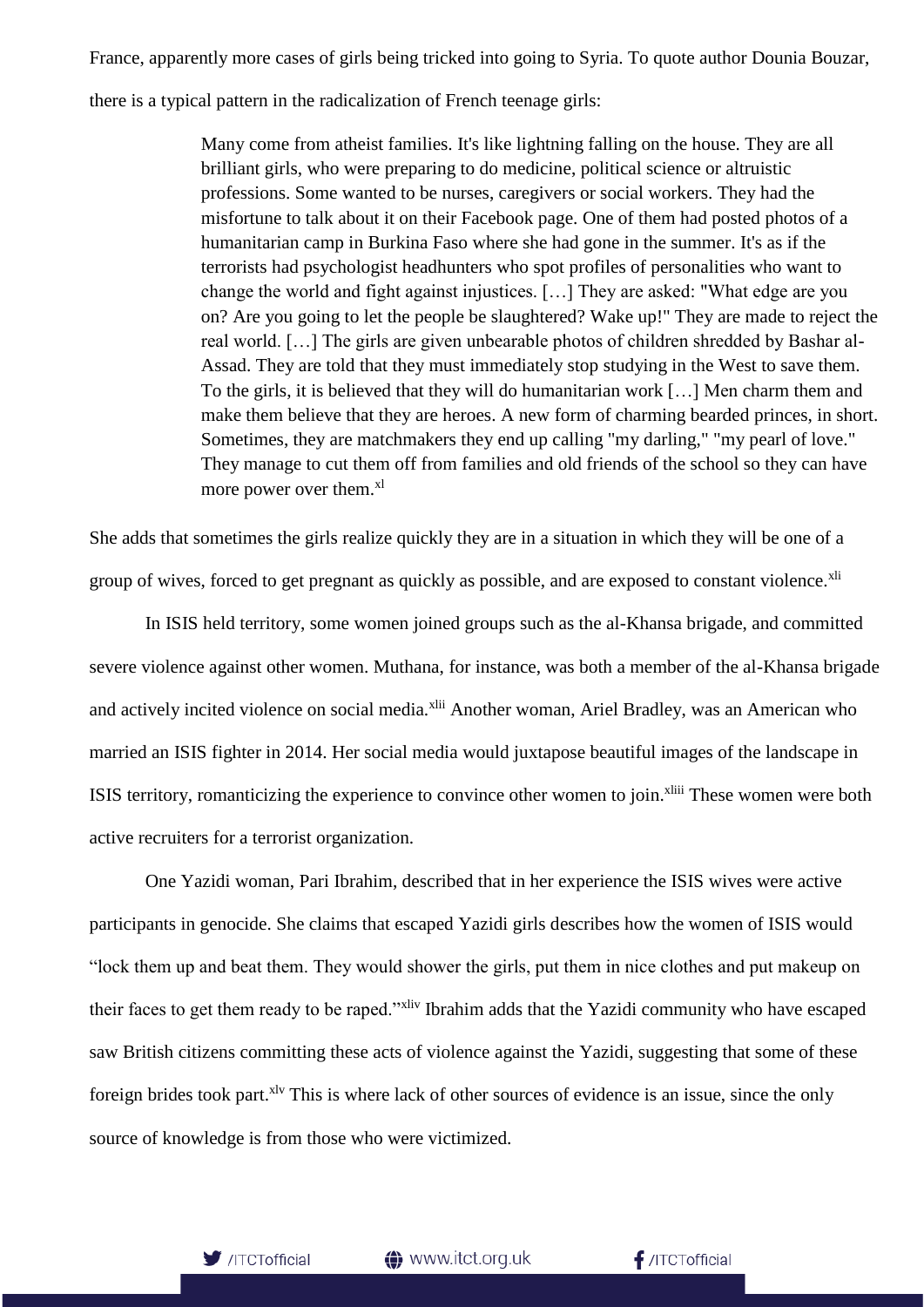#### **CURRENT RESPONSES TO RETURNEES**

The responses to potential and actual returning ISIS women vary dramatically by country. I will examine the response of western and MENA countries separately, because the response in each illustrates the country's culture, how significant a threat ISIS has been, and how women are viewed.

#### **U.S. AND EUROPE: AGE MATTERS**

If the government allows the former ISIS women to return, many will be difficult to prosecute. As mentioned previously, having a nationality is a human right. Thus, it is an abdication of their responsibilities to leave the women who are still citizens of the U.S. and other European countries in refugee camps in Turkey and elsewhere. Those who remain in these camps will likely either fall through the cracks of the legal system, or be subject to the type of local justice that will be discussed below. Those who are returned to their homeland will certainly be investigated, but the various details of their experiences will determine the nature of their prosecution. Girls who were underage, have evidence that can prove attempts at brainwashing, and did not participate in violence or recruitment will likely not be prosecuted. They may have the option to go through thorough de-radicalization programs and intensive therapy. Those who chose to go to ISIS knowing full well what type of violence would ensue, as well as those who participated in the violence, are far more likely to be prosecuted for crimes against humanity because they had clear motive and intent to do harm. Any who assisted in the Yazidi genocide, for instance, have aided in the crime of genocide, which the international court system sees as one of the utmost gravities. However, in international courts unlike the ones springing up in Iraq, the prosecutors and jury have some emotional distance from crimes. This can help to ensure fairer trials.

#### **MIDDLE EAST: GENDER (SOMETIMES) MATTERS**

According to Nobel Peace Prize Laureate Nadia Murad, herself a survivor of enslavement and torture at the hands of ISIS militants, "this case is important for all Yazidi survivors. Every survivor I have met and spoken to is waiting for the same thing – for the perpetrators to be prosecuted for their crimes against Yazidis, including women and children. So, this is a very big moment for me, and for the entire Yazidi community."xlvi



**1** www.itct.org.uk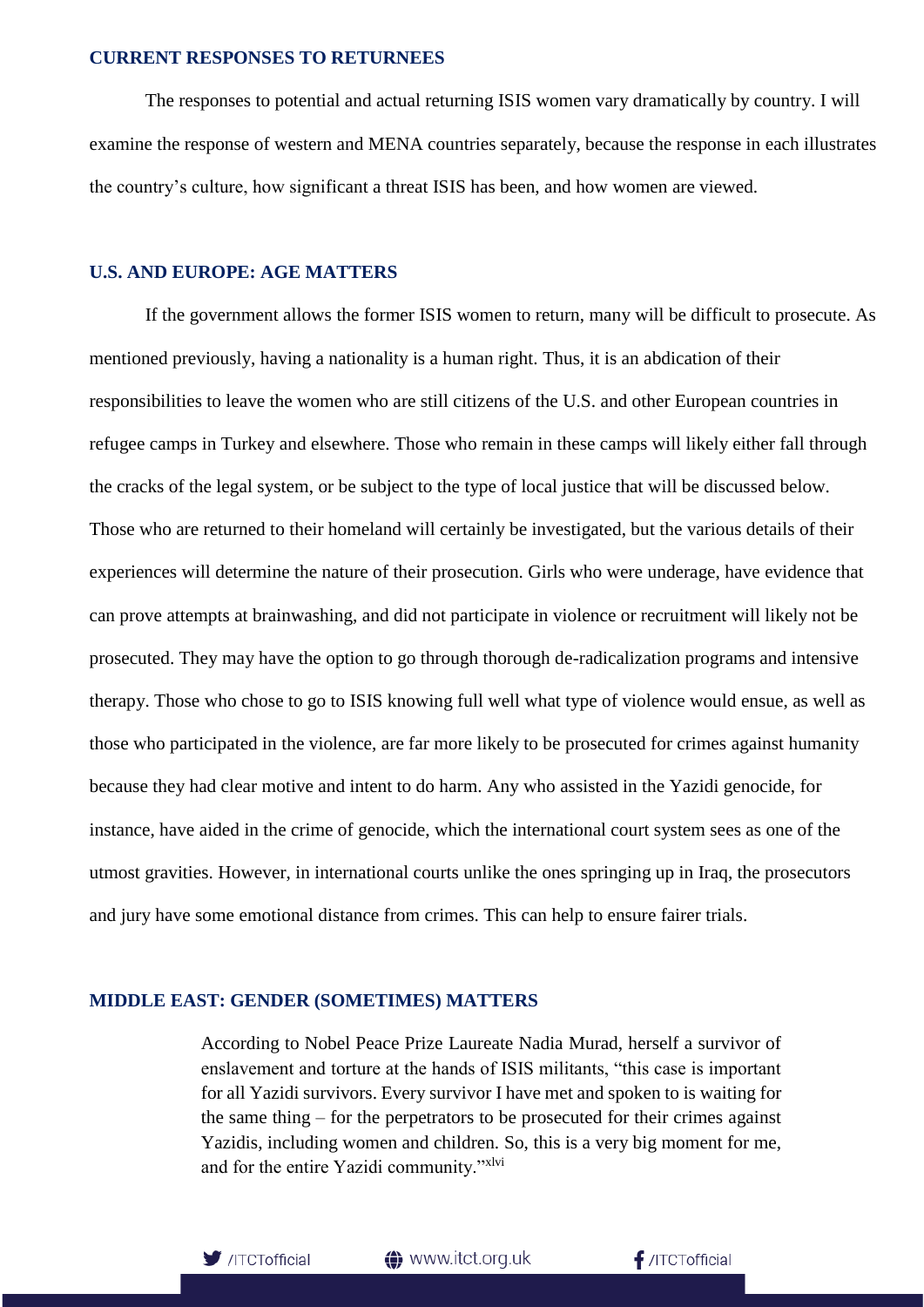To begin, it is clear that there is not going to be only one way to deal with the returnees, who originate from a variety of MENA countries and had varying levels of impact on their home soil. So let us examine in depth one country: Iraq. Rather than impose western morals, any peace or stability will be longer lasting if the form of justice decided upon comes from the victimized local communities.<sup>xlvii</sup>

However, sometimes the justice desired is purely vengeance. Yazidi women want the guilty punished for the genocide against their people, and for them, it is likely that official trials would be the most conciliatory option. There have been "show trials" ongoing for some time, not only among the Yazidi communities but throughout Iraq, often lasting under ten minutes and always ending in the execution of the accused.<sup>xlviii</sup> But this is not true justice. Perhaps if there were to be a commission set up, as in Rwanda or the former Yugoslavia, that addressed these alleged perpetrators individually, this would be adequate justice while also adhering to the rule of law.

In the aftermath of the violence committed by the Shining Path in Peru, the governor of one village discussed how people began to live together again, knowing that their neighbors had killed their family members: "There will always be remorse and resentment inside. But remorse and resentment that you hear—that people talk about directly— not anymore. I don't think people will ever completely forget. They keep it in their hearts. Of course, they don't hit each other anymore, they don't mention it but it's obvious the wounds are there, slowly healing. And the fear? That will only pass with time."<sup>xlix</sup> Perhaps this is naïve. Personally, I do not know if I could live alongside someone who killed a loved one and simply carry on, but that is one the quite idealistic goals of such commissions: to end the cycle of violence.

For the Yazidi with whom I have spoken, however, there is no grey zone.<sup>2</sup> Their women and children were kidnapped and enslaved and their men were slaughtered. Of course, this varies by community. Some women who have escaped experience stigma upon their return, as their faith does not allow marriage or sex with people of other faiths, and sometimes even honor based violence.<sup>1</sup> However, Yazidi leaders have "urged the community to embrace them. New community rituals to reduce stigma,

**t** www.itct.org.uk

<sup>&</sup>lt;sup>2</sup> I worked with a Yazidi nonprofit in 2015-2017, and spent several months in Kurdistan, visiting villages destroyed by ISIS in the spring of 2017. I am still in contact with several of the friends I made while I was there and we have discussed their opinions of ongoing events.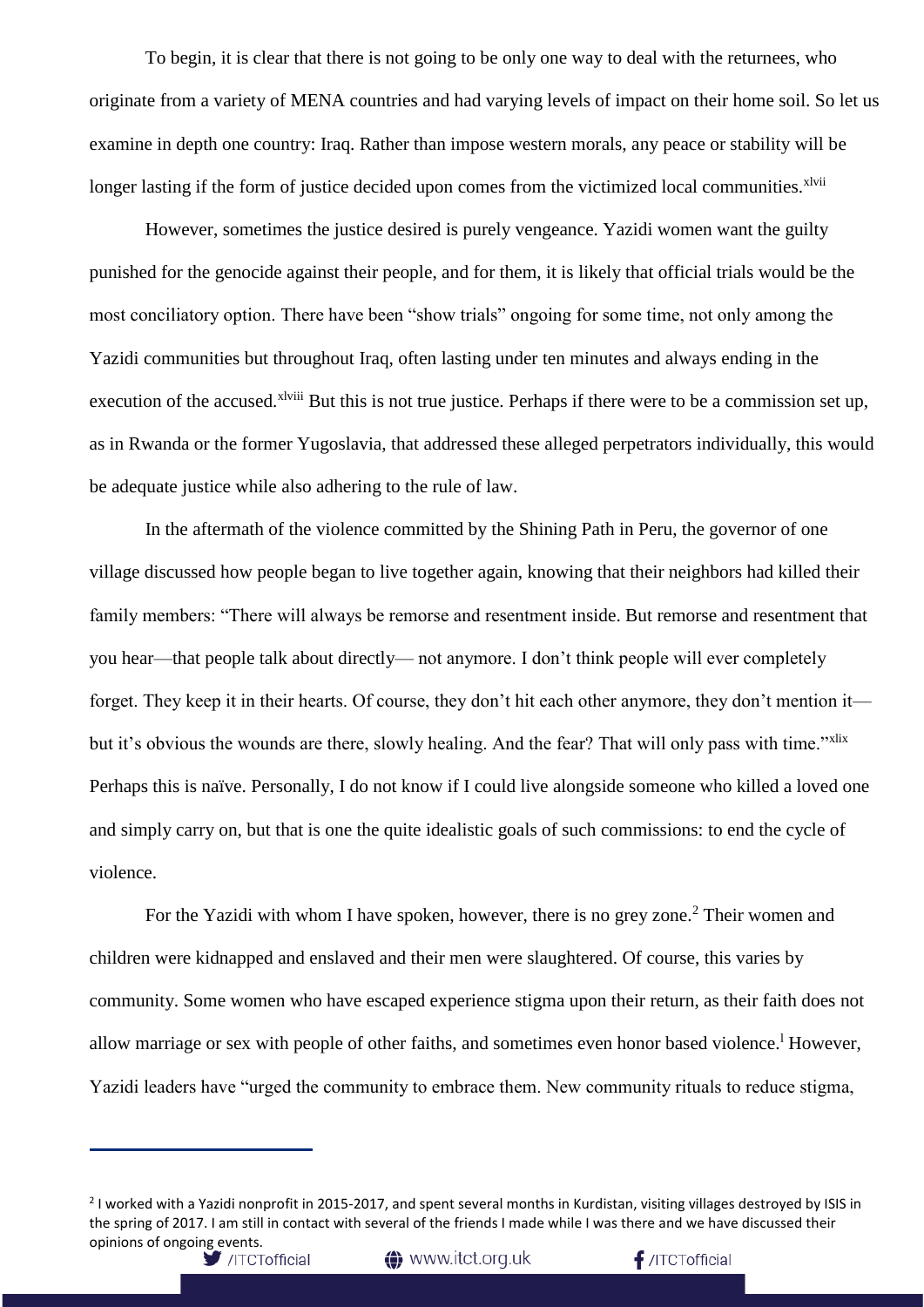such as being 're-baptized' into the faith are, and will be, essential in reducing post-traumatic stress disorder, as well as narrative exposure therapy, a combination of ritual and storytelling, to aid healing and reintegration." I can say that in the Yazidi community into which I was welcomed, in the village of Ninawa on Sinjar Mountain, the community had truly come together. Those who had suffered worked to support each other, to communally raise the children, to provide the material and emotional support to one another that they could. But their anger at the group that did this is undiminished. I do not believe they want mere apologies, but a more punitive form of justice.

In other victimized communities, TRCs might be adequate. Research in Peru suggests "there is an implicit contract established in the giving and receiving of testimonies about a painful history of sustained political violence. When victim-survivors speak about their suffering and losses, they place a responsibility on their interlocutors to respond: testimony is a demand for acknowledgement and redress."lii While this does not yet enter a stage that considers punishment, it could be a potential method of healing for the communities. Again, drawing from the case of Peru, perhaps a program could be established to provide the victims with "symbolic reparations (e.g. public gestures, acts of recognition, memorials etc.), reparations in the form of services like health and education, restitution of citizen rights, individualized economic reparations, and collective, community-wide reparations."<sup>liii</sup> While truth and justice are both critical in addressing the wrongs that have occurred, any potential solution should also pave the way for community healing and reconciliation, so that these divisions diminish.

It seems there will need to be some form of retributive justice. Even as giving testimony in a TRC can provide a feeling of catharsis, many hoped during the TRC in Peru that telling the story of their violence would not only prevent it from happening again, but also would lead to "concrete redress."liv Ruth Rubio-Martin discusses the difference between corrective reparations ("giving adequate redress to victims") and transformative reparations ("advancing the consolidation of a more inclusive democratic system").<sup>1v</sup> She suggests one possible example of collective reparations would be to provide rights and recognition to a violated group, recognizing them as "*equal* citizens, thereby contributing to the creation or affirmation of a more inclusive and democratic political ethos."<sup>Ivi</sup> This in particular might be helpful in the case of the Yazidi, providing them equal citizenship, rights, and protection under the law. While this



#### **t** www.itct.org.uk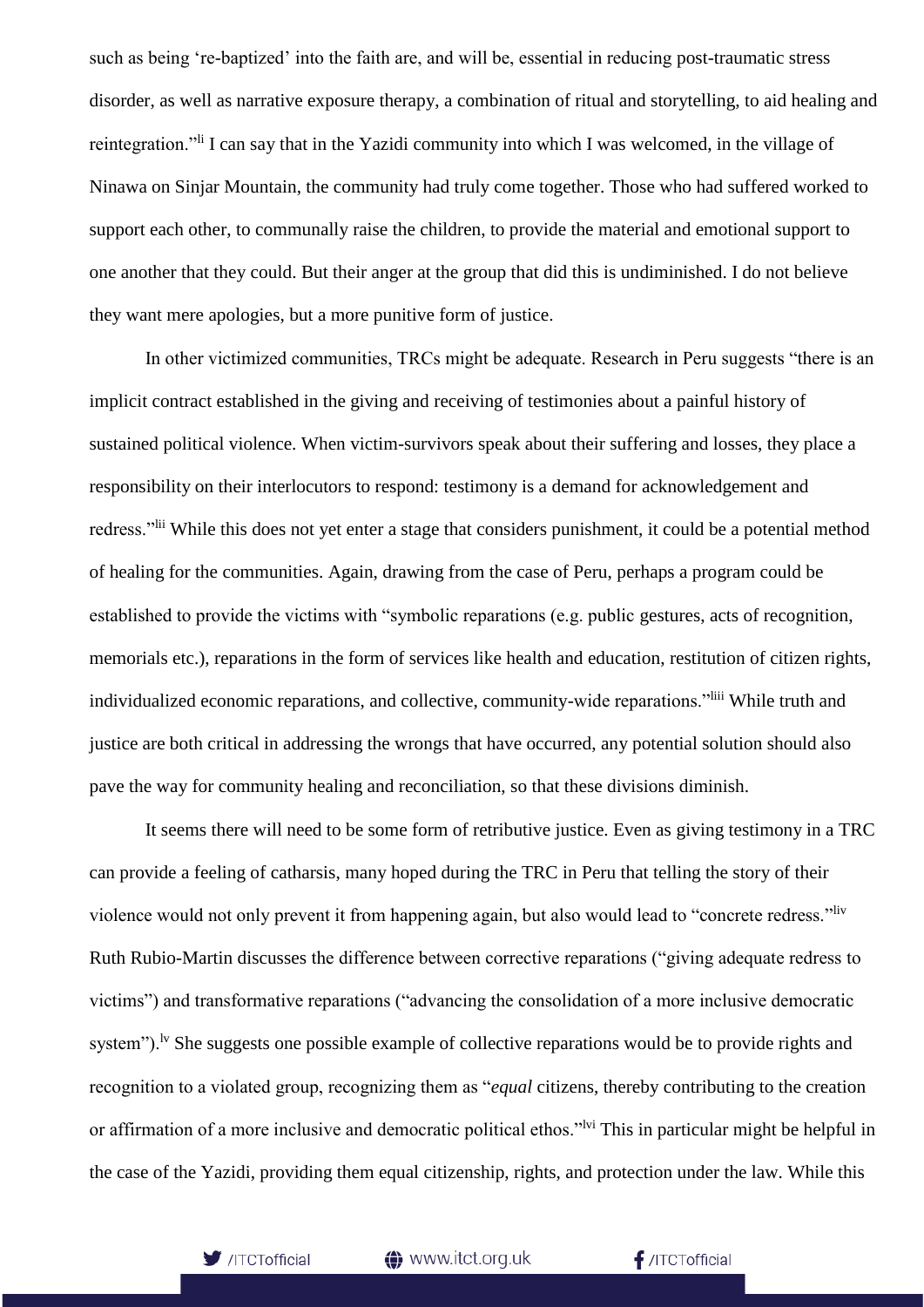would not directly stem from the women who joined ISIS, it is one possible outcome of the overall violence committed against them to prevent such future acts.

So, what would potential reparations from these women be? Those tried in the aforementioned potential international tribunal could be punished with jail time. But what of communities who wanted community-driven solutions? What possible words, acts, or material things can the women who joined ISIS provide to their communities to begin rebuilding trust or to serve as an apology for their actions? I do not have answers to this, but I expect it is an issue we will continue to see in the coming months and years.

#### **CONCLUSIONS**

There is no one-size-fits-all answer to the question of what to do with "jihadi brides." Some women were forced into ISIS and later brainwashed. Some were tricked and exploited, but at some level still were cognizant of the meaning of the organization. Some voluntarily joined and embraced the violence. The fact that they were women and not men makes them no less complicit; yet in western conceptions of law and justice the young age of some girls does make them less complicit. And the justice that ought to be served to these women depends not only on their motivations and actions, but also on what will best serve their victims. The women who joined from the west should be interviewed and de-radicalized, punished if necessary, but allowed space for the possibility of underage coercion and brainwashing. Those returning to communities directly harmed by ISIS, however, face a more complicated situation. Punishment and reparations should certainly fit the role they took in this organization, but how to heal is something that can only be decided by the communities themselves, not outsiders. It is possible it will be through TRCs, or international tribunals, or community rituals. But it is not for us to say what is correct. The damage cannot be undone; now it is up to these communities to determine how to move forward.

Photo: The Times:

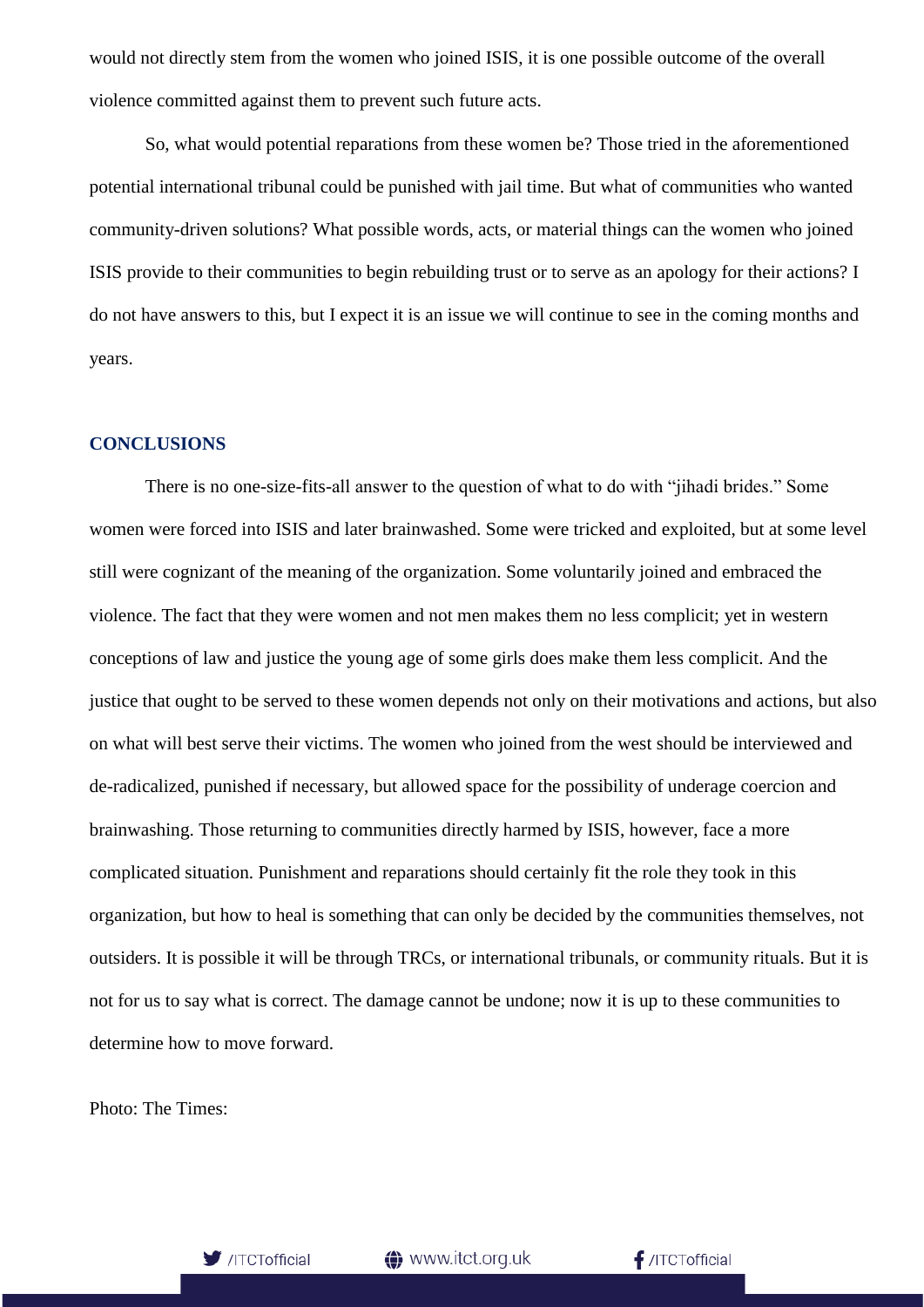## **References:**

i Joana Cook and Gina Vale, "From Daesh to 'Diaspora': Tracing the Women and Minors of Islamic State," *International Center for the Study of Radicalization*, 2018 [\[https://icsr.info/wp-content/uploads/2018/07/ICSR-Report-From-Daesh-to-](https://icsr.info/wp-content/uploads/2018/07/ICSR-Report-From-Daesh-to-%E2%80%98Diaspora%E2%80%99-Tracing-the-Women-and-Minors-of-Islamic-State.pdf) [%E2%80%98Diaspora%E2%80%99-Tracing-the-Women-and-Minors-of-Islamic-State.pdf\]](https://icsr.info/wp-content/uploads/2018/07/ICSR-Report-From-Daesh-to-%E2%80%98Diaspora%E2%80%99-Tracing-the-Women-and-Minors-of-Islamic-State.pdf) 3.

ii Audrey Alexander, "Cruel Intentions: Female Jihadists in America," *George Washington University Program on Extremism*, Nov 2016 [\[https://extremism.gwu.edu/sites/g/files/zaxdzs2191/f/downloads/Female%20Jihadists%20in%20America.pdf\]](https://extremism.gwu.edu/sites/g/files/zaxdzs2191/f/downloads/Female%20Jihadists%20in%20America.pdf) 2. iii Maya Alleruzzo and Salar Saim, "Iraq's IS trials bring swift verdicts, almost all guilty," *AP News*, Apr 29 2018 [\[https://www.apnews.com/25a655d5b3cb47c5a0251f596855c98f\]](https://www.apnews.com/25a655d5b3cb47c5a0251f596855c98f).

iii Kimberly Theidon, *Intimate Enemies: Violence and Reconciliation in Peru*, University of Pennsylvania Press: 2013, 322- 323.

iv "Child Soldiers World Index," Child Soldier International, 2018 [\[http://childsoldiersworldindex.org/opac-status\]](http://childsoldiersworldindex.org/opac-status).

v Jon Elster, *Closing the Books: Transitional Justice in Historical Perspectives,* Cambridge University Press: 2004, 84.

vi Ibid, 84.

vii Ibid, 87.

viii Ibid, 92.

ix "Right to a Nationality and Statelessness," *United Nations Human Rights: Office of the High Commissioner*, 2019 [\[https://www.ohchr.org/EN/Issues/Pages/Nationality.aspx\]](https://www.ohchr.org/EN/Issues/Pages/Nationality.aspx).

<sup>x</sup> Lizzie Dearden, "Only one in 10 jihadis returning from Syria prosecuted, figures reveal," *The Independent*, Feb 21 2019 [\[https://www.independent.co.uk/news/uk/home-news/shamima-begum-isis-return-uk-syria-jihadis-terror-threat-prosecute](https://www.independent.co.uk/news/uk/home-news/shamima-begum-isis-return-uk-syria-jihadis-terror-threat-prosecute-nationality-a8790991.html)[nationality-a8790991.html\]](https://www.independent.co.uk/news/uk/home-news/shamima-begum-isis-return-uk-syria-jihadis-terror-threat-prosecute-nationality-a8790991.html).

xi Ibid.

xii Michael Peel, Andrew England, and Chloe Cornish, "Europe battles problem of returning Isis fighters," *The Financial Times*, Feb 18 2019 [\[https://www.ft.com/content/acf5a70e-3384-11e9-bd3a-8b2a211d90d5\]](https://www.ft.com/content/acf5a70e-3384-11e9-bd3a-8b2a211d90d5).

xiii Elster, 110.

xiv Tom Dannenbaum, "Defenses and Immunities," Lecture, Apr 2 2019.

xv Elazar Barkan, *The Guilt of Nations: Restitution and Negotiating Historical Injustices*, W. W. Norton & Company: 2000, XIX.

xvi Ibid, XXIII-XXIV.

xvii Kimberly Theidon, "Apartheid and the Violence of Law," Lecture, Feb 19, 2019.

xviii Ruti Teitel, "Transitional Justice Genealogy," *Harvard Human Rights Journal*, Vol. 16, 2003, 80.

 $x$ ix Ibid, 82.

xx "Brainwashed by a cult: French priest offers therapy to Yazidi captives," *The Jerusalem Post*, Oct 13 2017

[\[https://www.jpost.com/Middle-East/Brainwashed-by-a-cult-French-priest-offers-therapy-to-Yazidi-captives-507333\]](https://www.jpost.com/Middle-East/Brainwashed-by-a-cult-French-priest-offers-therapy-to-Yazidi-captives-507333).

xxi Annette Ekin, "Jan Kizilhan: ISIL rape victims need culture-sensitive therapy," *Al Jazeera*, Jun 11 2018

[\[https://www.aljazeera.com/news/2018/06/jan-kizilhan-isil-rape-victims-culture-sensitive-therapy-180610083034159.html\]](https://www.aljazeera.com/news/2018/06/jan-kizilhan-isil-rape-victims-culture-sensitive-therapy-180610083034159.html).

xxii Elizabeth Pearson, "Shamima Begum: how Europe toughened its stance on women returning from Islamic State," *The Conversation*, Feb 20 2019 [\[https://theconversation.com/shamima-begum-how-europe-toughened-its-stance-on-women](https://theconversation.com/shamima-begum-how-europe-toughened-its-stance-on-women-returning-from-islamic-state-112048?utm_source=twitter&utm_medium=twitterbutton)[returning-from-islamic-state-112048?utm\\_source=twitter&utm\\_medium=twitterbutton\]](https://theconversation.com/shamima-begum-how-europe-toughened-its-stance-on-women-returning-from-islamic-state-112048?utm_source=twitter&utm_medium=twitterbutton).

xxiii Benjamin Mueller, "Family of Shamima Begum, ISIS Teenager, Says Britain Plans to Revoke Her Citizenship," *The New York Times,* Feb 19 2019 [\[https://www.nytimes.com/2019/02/19/world/europe/shamima-begum-](https://www.nytimes.com/2019/02/19/world/europe/shamima-begum-citizenship.html?module=inline)

[citizenship.html?module=inline\]](https://www.nytimes.com/2019/02/19/world/europe/shamima-begum-citizenship.html?module=inline).

xxiv Cliff Lansley, "Is Shamima Begum a threat to the UK?", Emotional Intelligence Agency, Feb 19 2019

[\[https://www.eiagroup.com/is-shamima-begum-a-threat-to-the-uk/\]](https://www.eiagroup.com/is-shamima-begum-a-threat-to-the-uk/).

xxv Alexander, 18.

xxvi Jayne Huckerby, "When Human Trafficking and Terrorism Connect: Dangers and Dilemmas," *Just Security*, Feb 22 2019 [\[https://www.justsecurity.org/62658/human-trafficking-terrorism-connect-dangers-dilemmas/\]](https://www.justsecurity.org/62658/human-trafficking-terrorism-connect-dangers-dilemmas/).

xxvii Ashley Binetti, "A New Frontier: Human Trafficking and ISIS's Recruitment of Women from the West," *Georgetown Institute for Women, Peace and Security*, 2015 [\[https://giwps.georgetown.edu/wp-content/uploads/2017/10/Human-](https://giwps.georgetown.edu/wp-content/uploads/2017/10/Human-Trafficking-and-ISISs-Recruitment-of-Women-from-the-West.pdf)[Trafficking-and-ISISs-Recruitment-of-Women-from-the-West.pdf\]](https://giwps.georgetown.edu/wp-content/uploads/2017/10/Human-Trafficking-and-ISISs-Recruitment-of-Women-from-the-West.pdf) 3.

xxviii Caroline Fish, "Beyond 'Sex Slaves' and 'Tiny Terrorists': Toward a More Nuanced Understanding of Human Trafficking Crimes Perpetrated by Da'esh," *N.Y. International Law Review*, Vol 31, Oct 1 2017, 1-2.

xxix "A young French girl from Syria tells about jihad," *Le Figaro*, June 24 2015 [\[http://madame.lefigaro.fr/societe/une-jeune](http://madame.lefigaro.fr/societe/une-jeune-francaise-revenue-du-djihad-en-syrie-raconte-240615-97164)[francaise-revenue-du-djihad-en-syrie-raconte-240615-97164\]](http://madame.lefigaro.fr/societe/une-jeune-francaise-revenue-du-djihad-en-syrie-raconte-240615-97164).

xxx Ibid.

xxxi Tom Dannenbaum, "Other Modes of Liability," Lecture, Mar 26 2019.



**1** www.itct.org.uk

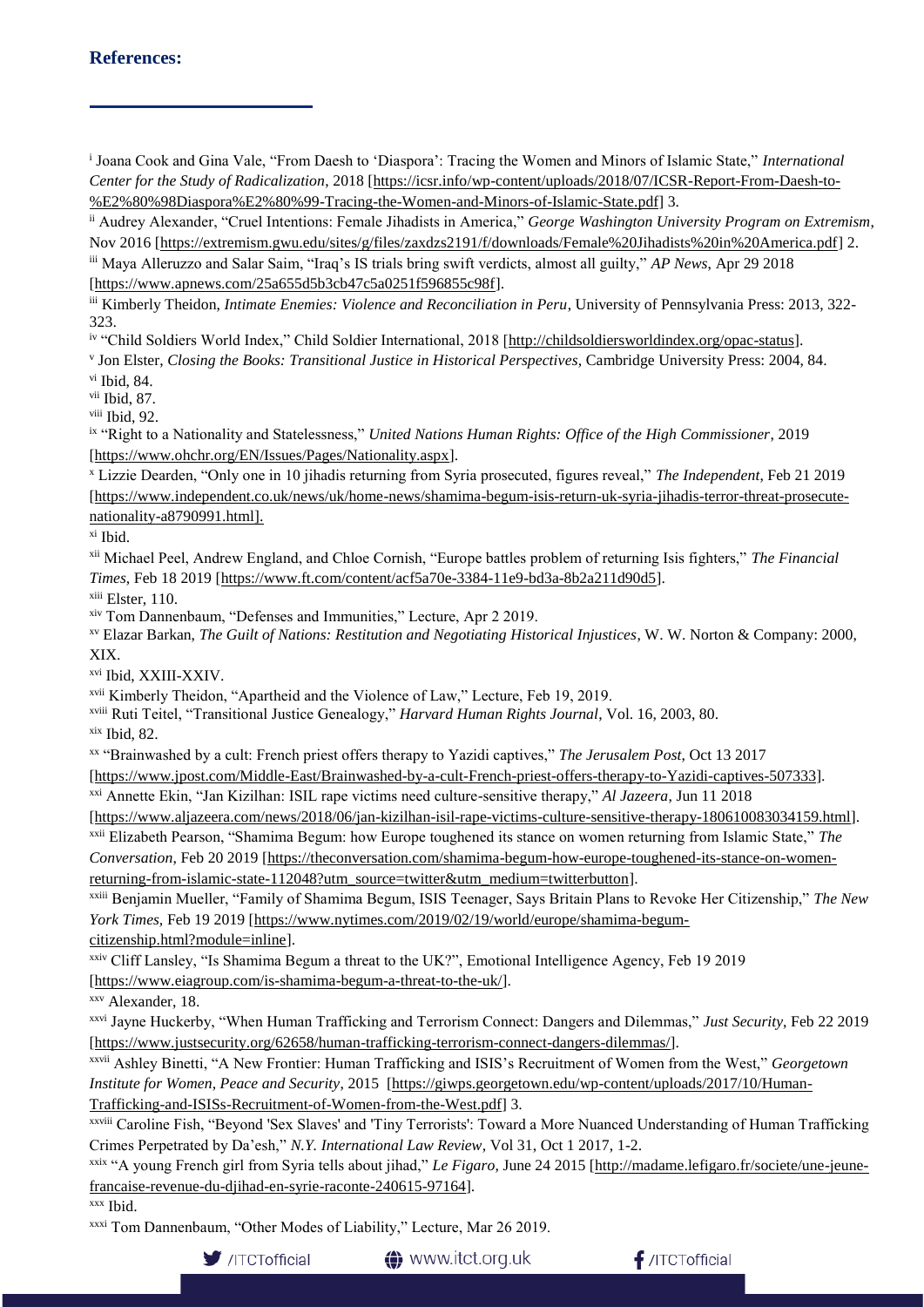xxxii "Child Recruitment and Use," *Office of the Special Representative of the Secretary-General for Children and Armed Conflict,* 2018 [\[https://childrenandarmedconflict.un.org/six-grave-violations/child-soldiers/\]](https://childrenandarmedconflict.un.org/six-grave-violations/child-soldiers/). xxxiii Ibid.

xxxiv "SITUATION IN THE DEMOCRATIC REPUBLIC OF THE CONGO: IN THE CASE OF THE PROSECUTOR v. THOMAS LUBANGA DYILO," ICC Appeals Chamber, Dec 1 2014, para 315-340.

"SPECIAL COURT FOR SIERRA LEONE: JUDGMENT," Against Issa Hassan Sesay, Morris Kallon, and Augustine Gbao, Mar 2 2009, para 1710-1728.

xxxv "Life after death: Helping former child soldiers become whole again," *Harvard School of Public Health Review*, Fall 2011 [\[https://www.hsph.harvard.edu/news/magazine/child-soldiers-betancourt/\]](https://www.hsph.harvard.edu/news/magazine/child-soldiers-betancourt/).

xxxvi "SITUATION IN UGANDA: IN THE CASE OF THE PROSECUTOR v. DOMINIC ONGWEN," ICC Pre-Trial Chamber II, Mar 23 2016, 150-156.

xxxviiCook and Vale, 26.

xxxviii Ibid, 27.

xxxix "The jihadist women, every day more numerous," *Le Figaro*, Nov 18 2015, [\[http://madame.lefigaro.fr/societe/chaque](http://madame.lefigaro.fr/societe/chaque-jour-plus-de-femmes-parmi-les-djihadistes-120115-93743)[jour-plus-de-femmes-parmi-les-djihadistes-120115-93743\]](http://madame.lefigaro.fr/societe/chaque-jour-plus-de-femmes-parmi-les-djihadistes-120115-93743).

xl Pauline Verduzier, "How radical Islamists indoctrinate French teens," *Le Figaro*, Nov 4 2014

[\[http://madame.lefigaro.fr/actu/ces-jeunes-endoctrines-par-les-islamistes-les-filles-appellent-leur-niqab-mon-doudou-021114\]](http://madame.lefigaro.fr/actu/ces-jeunes-endoctrines-par-les-islamistes-les-filles-appellent-leur-niqab-mon-doudou-021114). xli Ibid.

xlii Nina Shea and Farahnaz Ispahani, "Don't Give Jihadi Brides Victimhood Status. Try Them," *Real Clear Politics*, Mar 20 2019

[\[https://www.realclearpolitics.com/articles/2019/03/20/dont\\_give\\_jihadi\\_brides\\_victimhood\\_status\\_try\\_them\\_139795.html\]](https://www.realclearpolitics.com/articles/2019/03/20/dont_give_jihadi_brides_victimhood_status_try_them_139795.html). xliiiAlexander, 16.

xliv Pari Ibrahim, "'ISIS brides like Shamima are guilty of genocide,'" *Spiked*, Mar 1 2019 [\[https://www.spiked-](https://www.spiked-online.com/2019/03/01/pari-ibrahim-isis-brides-like-shamima-begum-are-guilty-of-genocide/)

[online.com/2019/03/01/pari-ibrahim-isis-brides-like-shamima-begum-are-guilty-of-genocide/\]](https://www.spiked-online.com/2019/03/01/pari-ibrahim-isis-brides-like-shamima-begum-are-guilty-of-genocide/).

xlv Ibid.

xlvi "ISIS Militant on Trial in Munich for Membership of a Foreign Terrorist Organization," *Yazda*, Apr 10 2019

[\[https://www.yazda.org/news/isis-militant-on-trial-in-munich-for-membership-of-a-foreign-terrorist-](https://www.yazda.org/news/isis-militant-on-trial-in-munich-for-membership-of-a-foreign-terrorist-organization?fbclid=IwAR3gmJTglFnp_r1FF6Qz1GpznEs__EMXTriJav-L_nxsT3hdT3DerE0kzCk)

[organization?fbclid=IwAR3gmJTglFnp\\_r1FF6Qz1GpznEs\\_\\_EMXTriJav-L\\_nxsT3hdT3DerE0kzCk\]](https://www.yazda.org/news/isis-militant-on-trial-in-munich-for-membership-of-a-foreign-terrorist-organization?fbclid=IwAR3gmJTglFnp_r1FF6Qz1GpznEs__EMXTriJav-L_nxsT3hdT3DerE0kzCk). xlvii Theidon, Lecture.

xlviii Maya Alleruzzo and Salar Saim "Cruel Intentions: Female Jihadists in America."

xlix Kimberly Theidon, *Intimate Enemies*, 322-323.

<sup>l</sup> Nikita Malik, "Surviving Islamic State: The Plight Of The Yazidi Community," *Forbes*, Sep 18 2018 [\[https://www.forbes.com/sites/nikitamalik/2018/09/18/surviving-islamic-state-the-plight-of-the-yazidi](https://www.forbes.com/sites/nikitamalik/2018/09/18/surviving-islamic-state-the-plight-of-the-yazidi-community/#4a113242770d)[community/#4a113242770d\]](https://www.forbes.com/sites/nikitamalik/2018/09/18/surviving-islamic-state-the-plight-of-the-yazidi-community/#4a113242770d).

li Ibid.

lii Theidon, *Intimate Enemies*, 231.

liii Lisa Laplante and Kimberly Theidon, "Truth with Consequences: Justice and Reparations in Post-Truth Commission Peru," *Human Rights Quarterly*, Vol 29 No 1, Feb 2007, 234.

liv Ibid, 240.

lv Ruth Rubio-Marin, "Gender and Collective Reparations in the Aftermath of Conflict and Political Repression," in *The Gender of Reparations: Unsettling Sexual Hierarchies while Redressing Human Rights Violations*, Cambridge University Press: 2009, 384.

lvi Ibid, 387.

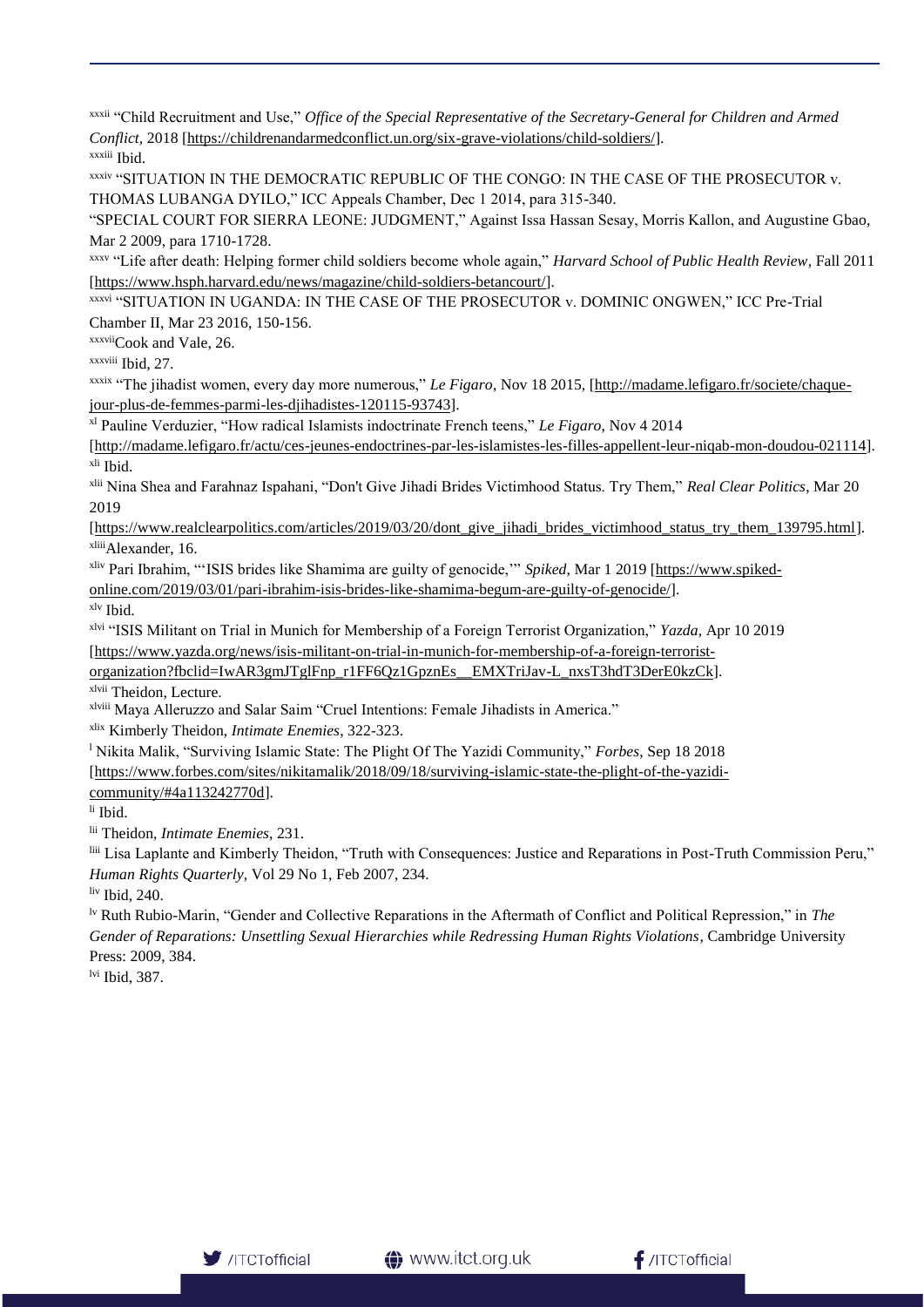## **Work Cited:**

- Alexander, Audrey. "Cruel Intentions: Female Jihadists in America." *George Washington University Program on Extremism*, Nov 2016
	- [\[https://extremism.gwu.edu/sites/g/files/zaxdzs2191/f/downloads/Female%20Jihadists%20in%20America.pdf\]](https://extremism.gwu.edu/sites/g/files/zaxdzs2191/f/downloads/Female%20Jihadists%20in%20America.pdf).
- Alleruzzo, Maya and Salar Saim, "Iraq's IS trials bring swift verdicts, almost all guilty." *AP News*, Apr 29 2018 [\[https://www.apnews.com/25a655d5b3cb47c5a0251f596855c98f\]](https://www.apnews.com/25a655d5b3cb47c5a0251f596855c98f).
- Barkan, Elazar. *The Guilt of Nations: Restitution and Negotiating Historical Injustices*. W. W. Norton & Company: 2000.
- Binetti, Ashley. "A New Frontier: Human Trafficking and ISIS's Recruitment of Women from the West." *Georgetown Institute for Women, Peace and Security*, 2015 [\[https://giwps.georgetown.edu/wp](https://giwps.georgetown.edu/wp-content/uploads/2017/10/Human-Trafficking-and-ISISs-Recruitment-of-Women-from-the-West.pdf)[content/uploads/2017/10/Human-Trafficking-and-ISISs-Recruitment-of-Women-from-the-West.pdf\]](https://giwps.georgetown.edu/wp-content/uploads/2017/10/Human-Trafficking-and-ISISs-Recruitment-of-Women-from-the-West.pdf) 3
- Cook, Joana and Gina Vale. "From Daesh to 'Diaspora': Tracing the Women and Minors of Islamic State." *International Center for the Study of Radicalization*, 2018 [\[https://icsr.info/wp-content/uploads/2018/07/ICSR-](https://icsr.info/wp-content/uploads/2018/07/ICSR-Report-From-Daesh-to-%E2%80%98Diaspora%E2%80%99-Tracing-the-Women-and-Minors-of-Islamic-State.pdf)[Report-From-Daesh-to-%E2%80%98Diaspora%E2%80%99-Tracing-the-Women-and-Minors-of-Islamic-State.pdf\]](https://icsr.info/wp-content/uploads/2018/07/ICSR-Report-From-Daesh-to-%E2%80%98Diaspora%E2%80%99-Tracing-the-Women-and-Minors-of-Islamic-State.pdf).
- Dannenbaum, Tom.
	- o "Defenses and Immunities." Lecture, Apr 2 2019.
	- o "Other Modes of Liability." Lecture, Mar 26 2019.
- Dearden, Lizzie. "Only one in 10 jihadis returning from Syria prosecuted, figures reveal." *The Independent*, Feb 21 2019 [\[https://www.independent.co.uk/news/uk/home-news/shamima-begum-isis-return-uk-syria-jihadis-terror-threat](https://www.independent.co.uk/news/uk/home-news/shamima-begum-isis-return-uk-syria-jihadis-terror-threat-prosecute-nationality-a8790991.html)[prosecute-nationality-a8790991.html\]](https://www.independent.co.uk/news/uk/home-news/shamima-begum-isis-return-uk-syria-jihadis-terror-threat-prosecute-nationality-a8790991.html).
- Ekin, Annette. "Jan Kizilhan: ISIL rape victims need culture-sensitive therapy." *Al Jazeera*, Jun 11 2018 [\[https://www.aljazeera.com/news/2018/06/jan-kizilhan-isil-rape-victims-culture-sensitive-therapy-](https://www.aljazeera.com/news/2018/06/jan-kizilhan-isil-rape-victims-culture-sensitive-therapy-180610083034159.html)[180610083034159.html\]](https://www.aljazeera.com/news/2018/06/jan-kizilhan-isil-rape-victims-culture-sensitive-therapy-180610083034159.html).
- Elster, Jon. *Closing the Books: Transitional Justice in Historical Perspectives*. Cambridge University Press: 2004.
- Fish, Caroline.
	- o "Beyond 'Sex Slaves' and 'Tiny Terrorists': Toward a More Nuanced Understanding of Human Trafficking Crimes Perpetrated by Da'esh," *N.Y. International Law Review*, Vol 31, Oct 1 2017.
	- o ""ISIS Brides" and State Failure to Screen for Human Trafficking in Violation of International Law and Transnational Anti-Trafficking Regimes." *Opinio Juris*, Jan 3 2019 [\[http://opiniojuris.org/2019/03/01/isis](http://opiniojuris.org/2019/03/01/isis-brides-and-state-failure-to-screen-for-human-trafficking-in-violation-of-international-law-and-transnational-anti-trafficking-regimes/?utm_source=feedburner&utm_medium=email&utm_campaign=Feed%3A+opiniojurisfeed+%28Opi)[brides-and-state-failure-to-screen-for-human-trafficking-in-violation-of-international-law-and-transnational](http://opiniojuris.org/2019/03/01/isis-brides-and-state-failure-to-screen-for-human-trafficking-in-violation-of-international-law-and-transnational-anti-trafficking-regimes/?utm_source=feedburner&utm_medium=email&utm_campaign=Feed%3A+opiniojurisfeed+%28Opi)[anti-trafficking](http://opiniojuris.org/2019/03/01/isis-brides-and-state-failure-to-screen-for-human-trafficking-in-violation-of-international-law-and-transnational-anti-trafficking-regimes/?utm_source=feedburner&utm_medium=email&utm_campaign=Feed%3A+opiniojurisfeed+%28Opi)[regimes/?utm\\_source=feedburner&utm\\_medium=email&utm\\_campaign=Feed%3A+opiniojurisfeed+%28O](http://opiniojuris.org/2019/03/01/isis-brides-and-state-failure-to-screen-for-human-trafficking-in-violation-of-international-law-and-transnational-anti-trafficking-regimes/?utm_source=feedburner&utm_medium=email&utm_campaign=Feed%3A+opiniojurisfeed+%28Opi)

[pinio+Juris%29\]](http://opiniojuris.org/2019/03/01/isis-brides-and-state-failure-to-screen-for-human-trafficking-in-violation-of-international-law-and-transnational-anti-trafficking-regimes/?utm_source=feedburner&utm_medium=email&utm_campaign=Feed%3A+opiniojurisfeed+%28Opi).

- Huckerby, Jayne. "When Human Trafficking and Terrorism Connect: Dangers and Dilemmas." *Just Security*, Feb 22 2019 [\[https://www.justsecurity.org/62658/human-trafficking-terrorism-connect-dangers-dilemmas/\]](https://www.justsecurity.org/62658/human-trafficking-terrorism-connect-dangers-dilemmas/).
- Ibrahim, Pari ."'ISIS brides like Shamima are guilty of genocide.'" *Spiked*, Mar 1 2019 [\[https://www.spiked](https://www.spiked-online.com/2019/03/01/pari-ibrahim-isis-brides-like-shamima-begum-are-guilty-of-genocide/)[online.com/2019/03/01/pari-ibrahim-isis-brides-like-shamima-begum-are-guilty-of-genocide/\]](https://www.spiked-online.com/2019/03/01/pari-ibrahim-isis-brides-like-shamima-begum-are-guilty-of-genocide/).
- Lansley, Cliff. "Is Shamima Begum a threat to the UK?" Emotional Intelligence Agency, Feb 19 2019 [\[https://www.eiagroup.com/is-shamima-begum-a-threat-to-the-uk/\]](https://www.eiagroup.com/is-shamima-begum-a-threat-to-the-uk/).
- Malik, Nikita. "Surviving Islamic State: The Plight Of The Yazidi Community." *Forbes*, Sep 18 2018 [\[https://www.forbes.com/sites/nikitamalik/2018/09/18/surviving-islamic-state-the-plight-of-the-yazidi](https://www.forbes.com/sites/nikitamalik/2018/09/18/surviving-islamic-state-the-plight-of-the-yazidi-community/#4a113242770d)[community/#4a113242770d\]](https://www.forbes.com/sites/nikitamalik/2018/09/18/surviving-islamic-state-the-plight-of-the-yazidi-community/#4a113242770d).
- Mueller, Benjamin. "Family of Shamima Begum, ISIS Teenager, Says Britain Plans to Revoke Her Citizenship." *The New York Times,* Feb 19 2019 [\[https://www.nytimes.com/2019/02/19/world/europe/shamima-begum](https://www.nytimes.com/2019/02/19/world/europe/shamima-begum-citizenship.html?module=inline)[citizenship.html?module=inline\]](https://www.nytimes.com/2019/02/19/world/europe/shamima-begum-citizenship.html?module=inline).
- Pearson, Elizabeth. "Shamima Begum: how Europe toughened its stance on women returning from Islamic State." *The Conversation*, Feb 20 2019 [\[https://theconversation.com/shamima-begum-how-europe-toughened-its-stance-on](https://theconversation.com/shamima-begum-how-europe-toughened-its-stance-on-women-returning-from-islamic-state-112048?utm_source=twitter&utm_medium=twitterbutton)[women-returning-from-islamic-state-112048?utm\\_source=twitter&utm\\_medium=twitterbutton\]](https://theconversation.com/shamima-begum-how-europe-toughened-its-stance-on-women-returning-from-islamic-state-112048?utm_source=twitter&utm_medium=twitterbutton).
- Peel, Michael, Andrew England, and Chloe Cornish. "Europe battles problem of returning Isis fighters." *The Financial Times*, Feb 18 2019 [\[https://www.ft.com/content/acf5a70e-3384-11e9-bd3a-8b2a211d90d5\]](https://www.ft.com/content/acf5a70e-3384-11e9-bd3a-8b2a211d90d5).
- Rubio-Marin, Ruth. "Gender and Collective Reparations in the Aftermath of Conflict and Political Repression." in *The Gender of Reparations: Unsettling Sexual Hierarchies while Redressing Human Rights Violations*, Cambridge University Press: 2009, 384.
- Shea, Nina and Farahnaz Ispahani. "Don't Give Jihadi Brides Victimhood Status. Try Them." *Real Clear Politics*, Mar 20 2019 [\[https://www.realclearpolitics.com/articles/2019/03/20/dont\\_give\\_jihadi\\_brides\\_victimhood\\_status\\_try\\_them\\_139795](https://www.realclearpolitics.com/articles/2019/03/20/dont_give_jihadi_brides_victimhood_status_try_them_139795.html)
- [.html\]](https://www.realclearpolitics.com/articles/2019/03/20/dont_give_jihadi_brides_victimhood_status_try_them_139795.html). • Teitel, Ruti. "Transitional Justice Genealogy." *Harvard Human Rights Journal*, Vol. 16, 2003.
- Theidon, Kimberly



**1** www.itct.org.uk